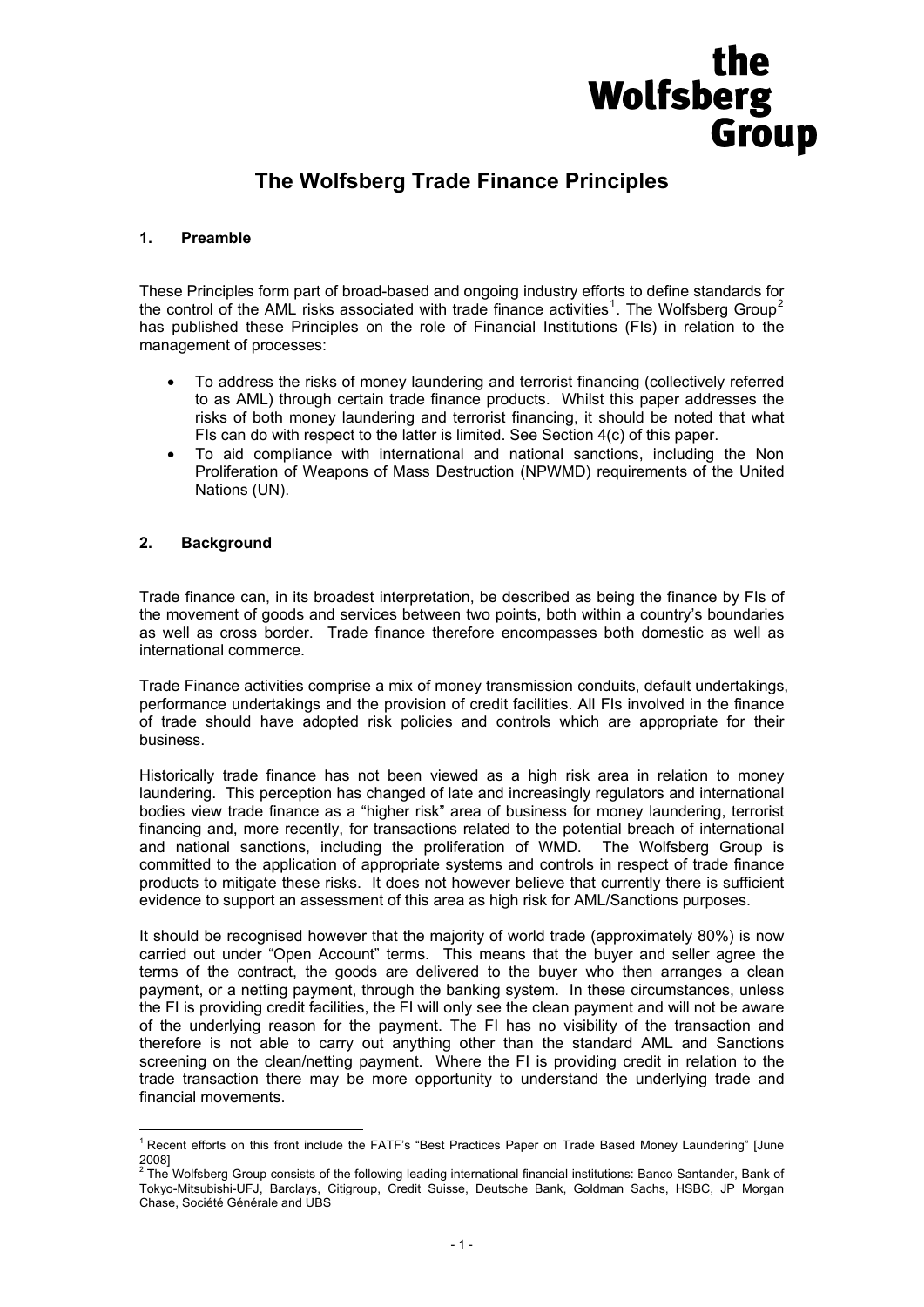Whilst the FATF Best Practices paper mentioned as footnote 1 defines trade finance to include non-documentary trade activities (e.g. management of open account trading), the definition of trade finance contemplated by this Principles Paper is narrower in scope.

For the purposes of this paper, the term trade finance will be limited to those standard products used for the finance of the movement of goods or services across international boundaries. The products are Documentary Letters of Credit (LCs) and Documentary Bills for Collection (BCs). Although LCs and BCs can also be used domestically, this remains prevalent only in non OECD countries. These standard products have trade related documents (invoices, transport documents etc) that are sent through FIs and are examined by the FI for consistency with the terms of the trade transaction. Both these products are governed internationally by sets of rules of practice issued under the auspices of the International Chamber of Commerce (ICC) in Paris<sup>[3](#page-1-0)</sup>. These Rules and the standard international banking practice they have created affect the ways that FIs can follow AML, Sanctions and NPWMD requirements.

It is important to recognise the important and respective roles of the ICC and FIs in promoting international commerce and free trade by supporting the timely and efficient movements of goods, documents and payments. Applying additional or more onerous requirements to importers and exporters in relation to these products may in fact be counter productive and provide additional incentive to avoid these products, which may lead to an increase in "open account" transactions and therefore to less transparency.

The paper will not address other products/services associated with the financing of trade such as vendor financing or structured trade finance involving the use of export credit agency services, insurance or forfait transactions. It is however anticipated that further guidance will be given in relation to these products/services by appropriate additions to appendices as appropriate. Furthermore it is not proposed to cover the management of other risks that may be present, in particular fraud.

# **3. The Role of Financial Institutions**

One of the basic tenets of trade finance, codified in international standard banking practice through the ICC sets of rules, is that "Banks deal with documents and not with goods, services or performance to which the documents may relate". Banks do not get involved with the physical goods nor do they have the capability to do so. This overarching principle is the basis for defining what degree of scrutiny and understanding a FI can bring to the identification of unusual activity involving a trade finance transaction.

All international trade finance transactions involve FIs in different locations, acting in a variety of capacities. For the purpose of LCs these may include an Issuing Bank, an Advising Bank, Negotiating Confirming Bank or Reimbursing Bank. For BCs there will be a Remitting, Collecting or Presenting Bank. The nature of the capacity in which an FI may be involved is important as this will dictate the nature and level of information available to the FI in relation to the underlying exporter/importer, the nature of trade arrangements and transactions. The fragmented nature of this process, in which a particular FI accordingly has access only to limited information about a transaction, means that it is not possible for any one FI to devise hard coded rules or scenarios, or any patterning techniques in order to implement a meaningful transaction monitoring system.

<span id="page-1-0"></span> $\overline{a}$ 3 The relevant ICC Rules are: for LCs "The Uniform Customs and Practice for Documentary Letters of Credit (2007 Revision), ICC Publication No. 600 and "The Uniform Rules for Collections, ICC Publication No. 522"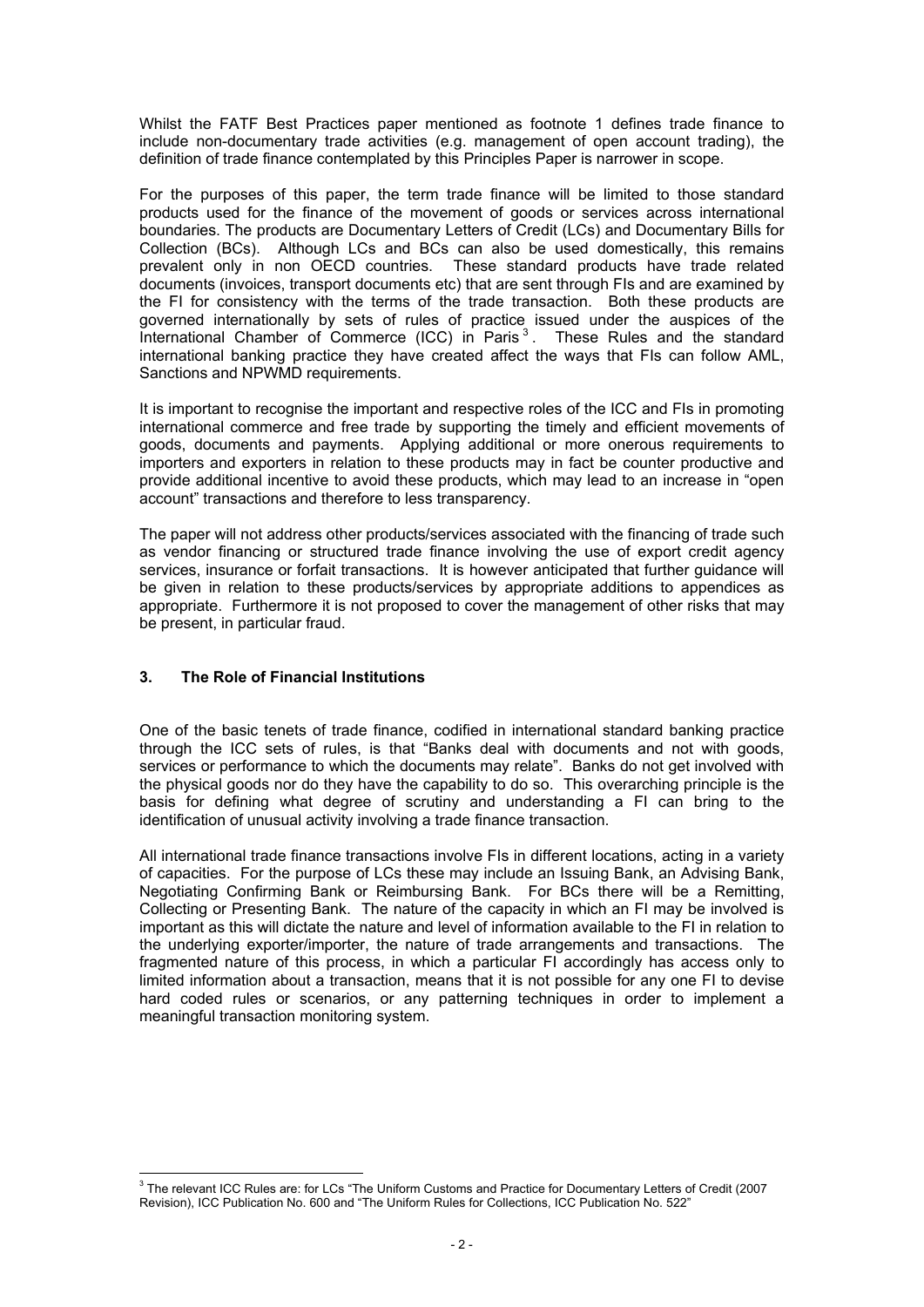# **4. Money Laundering/Terrorist Financing**

#### **(a) Risks**

Despite the fact that historically trade finance has not been viewed as high risk it has always been recognised that international trade and the processes and systems that support it are vulnerable to abuse for the purposes of money laundering and terrorist financing. In recent years, however, the focus on these risks has increased for a variety of reasons, including the dramatic growth in world trade. In addition, the fact that controls introduced by FIs in response to the more traditional money laundering techniques have become more robust means that other methods to transmit funds, including the use of trade finance products, may become more attractive to criminals. FATF have identified these risks in the widely defined area of Trade Based Money Laundering<sup>[4](#page-2-0)</sup>. It is important to note that these studies highlight the fact that the problem is not limited to the trade finance activities in which FIs are directly involved but that any process to move money through the banking system by simple payment may be dressed up as a means of financing trade in order to disguise the true underlying (and potentially illegal) activity. These studies also highlight the importance of the roles of all stakeholders, not just FIs.

The use of trade finance to obscure the illegal movement of funds includes methods to misrepresent the price, quality or quantity of goods.

Generally these techniques rely upon collusion between the seller and buyer since the intended outcome from the arrangements is obtaining value in excess of what would be expected from an arms length transaction. The collusion may well arise because both parties are controlled by the same persons. The transfer of value in this way may be accomplished in a variety of ways which are described briefly below:

**Over Invoicing:** by misrepresenting the price of the goods in the invoice and other documentation (stating it at above the true value) the seller gains excess value as a result of the payment.

**Under invoicing:** by misrepresenting the price of the goods in the invoice and other documentation (stating it at below the true value) the buyer gains excess value when the payment is made.

**Multiple invoicing:** by issuing more than one invoice for the same goods a seller can justify the receipt of multiple payments. This will be harder to detect if the colluding parties use more than one FI to facilitate the payments/transactions.

**Short shipping:** the seller ships less than the invoiced quantity or quality of goods thereby misrepresenting the true value of goods in the documents. The effect is similar to over invoicing

**Over shipping:** the seller ships more than the invoiced quantity or quality of goods thereby misrepresenting the true value of goods in the documents. The effect is similar to under invoicing.

**Deliberate obfuscation of the type of goods:** parties may structure a transaction in a way to avoid alerting any suspicion to FIs or to other third parties which become involved. This may simply involve omitting information from the relevant documentation or deliberately disguising or falsifying it. This activity may or may not involve a degree of collusion between the parties involved and may be for a variety of reasons or purposes.

**Phantom Shipping:** no goods are shipped and all documentation is completely falsified.

<span id="page-2-0"></span> 4 FATF Typologies report on Trade Based Money Laundering (June 2006)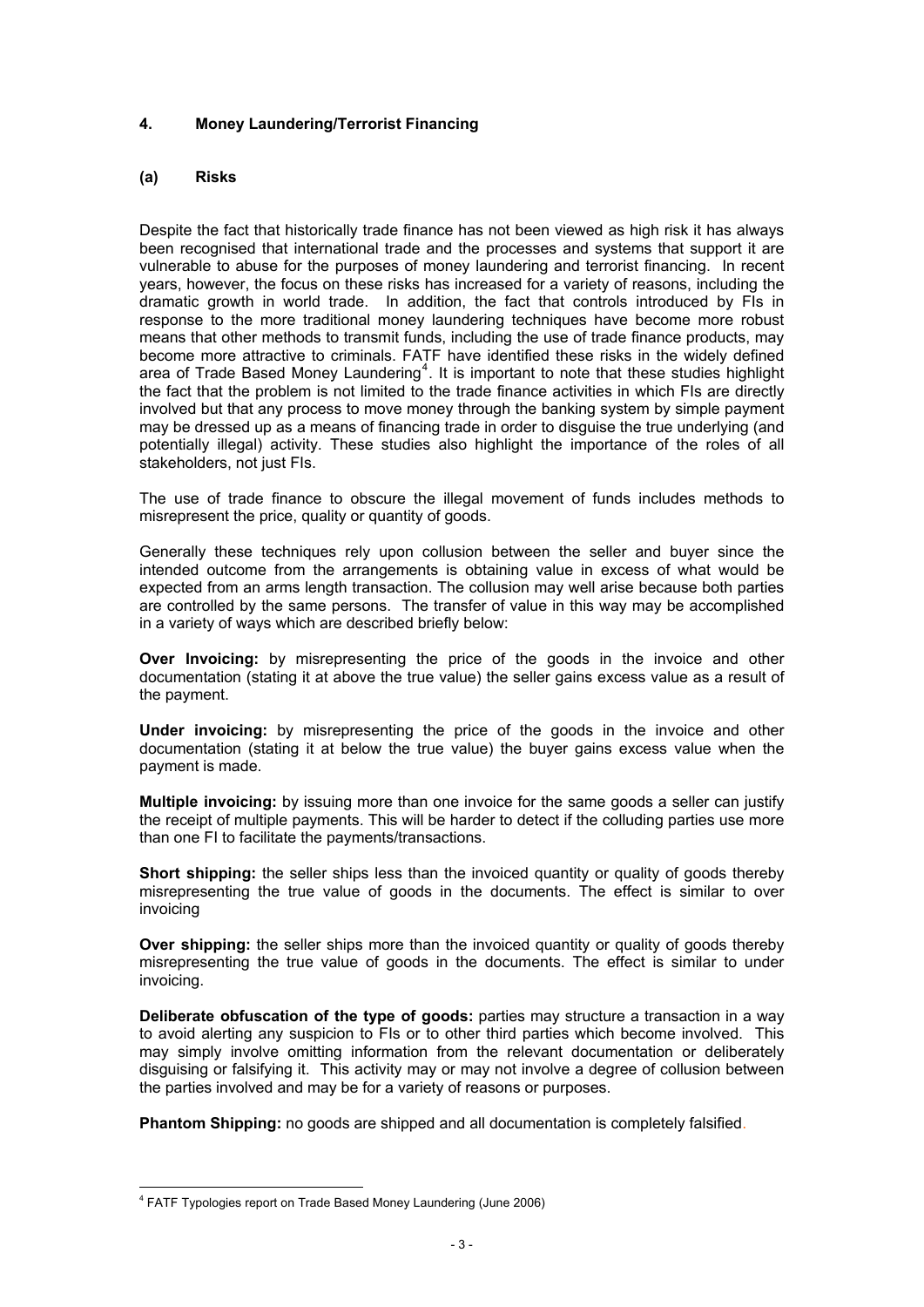Making a determination as to whether over-invoicing or under-invoicing (or any other circumstances where there is misrepresentation of value) may be involved cannot be based on the trade documentation itself. Nor is it feasible to make such determinations on the basis of external data bases; most products are not traded in public markets, and there are therefore no publicly available market prices.

Even in transactions involving regularly traded commodities subject to publicly available market prices, FIs generally are not in a position to make meaningful determinations about the legitimacy of unit pricing due to the lack of relevant business information, such as the terms of a business relationship, volume discounting, specific quality of the goods involved, etc.

Moreover, notwithstanding that in certain limited circumstances FIs may gain some of this business information, it would be reasonable for them to do so only in the specific, highly-structured transactions at issue rather than generally.

However, there may be situations where unit pricing appears manifestly unusual, which should prompt appropriate enquiries to be made.

# **(b) Assessment of Risks**

As with their other lines of business, services and products, FIs should apply a risk based approach to the assessment and management of risk in relation to trade finance. In this connection the Wolfsberg Group has issued general guidance on a Risk Based Approach which is considered relevant in the context of trade finance.

The assessment of risk and application of appropriate AML controls will also depend on the role of an FI in any trade transaction.

As trade finance transactions may involve a number of FIs there will be a considerable degree of apportionment between these institutions in respect of their responsibility to conduct underlying due diligence on their respective customers. A number of these FIs may be correspondents of one another and therefore the principles espoused in the Wolfsberg AML Principles for Correspondent Banking will be relevant.

# **(c) Application of controls**

FIs review trade transactions on an individual basis. Generally transactions are examined for the application of the ICC rules referred to above and for their workability in terms of whether the conditions as documented conform with international standard banking practice as well as what is known of the customer. This review is used to examine the transaction not only for fraud but also for unusual and potentially suspicious activities. The complex paper based nature of these transactions provides a large amount of information about the parties, goods and services being transferred and involves scrutiny of the relevant documents. Whilst certain elements of this process may be automated (e.g. screening of transactions against published lists of sanctioned entities) the overall process of reviewing trade documents by its nature cannot be successfully automated.

Such controls are relevant in the context of anti-money laundering and counter-terrorist financing efforts (but only to the extent that terrorist financing involves criminal activities/money laundering). The most effective means by which to identify terrorist involvement in trade finance transactions is for competent authorities to identify those individuals and organizations connected to terrorist activities and provide that information to FIs in a timely manner. Accordingly, trade finance controls consisting of screening part of the transactional information against lists of known or suspected terrorists issued by competent authorities having jurisdiction over the relevant FI are relevant in the context of anti-terrorist financing efforts.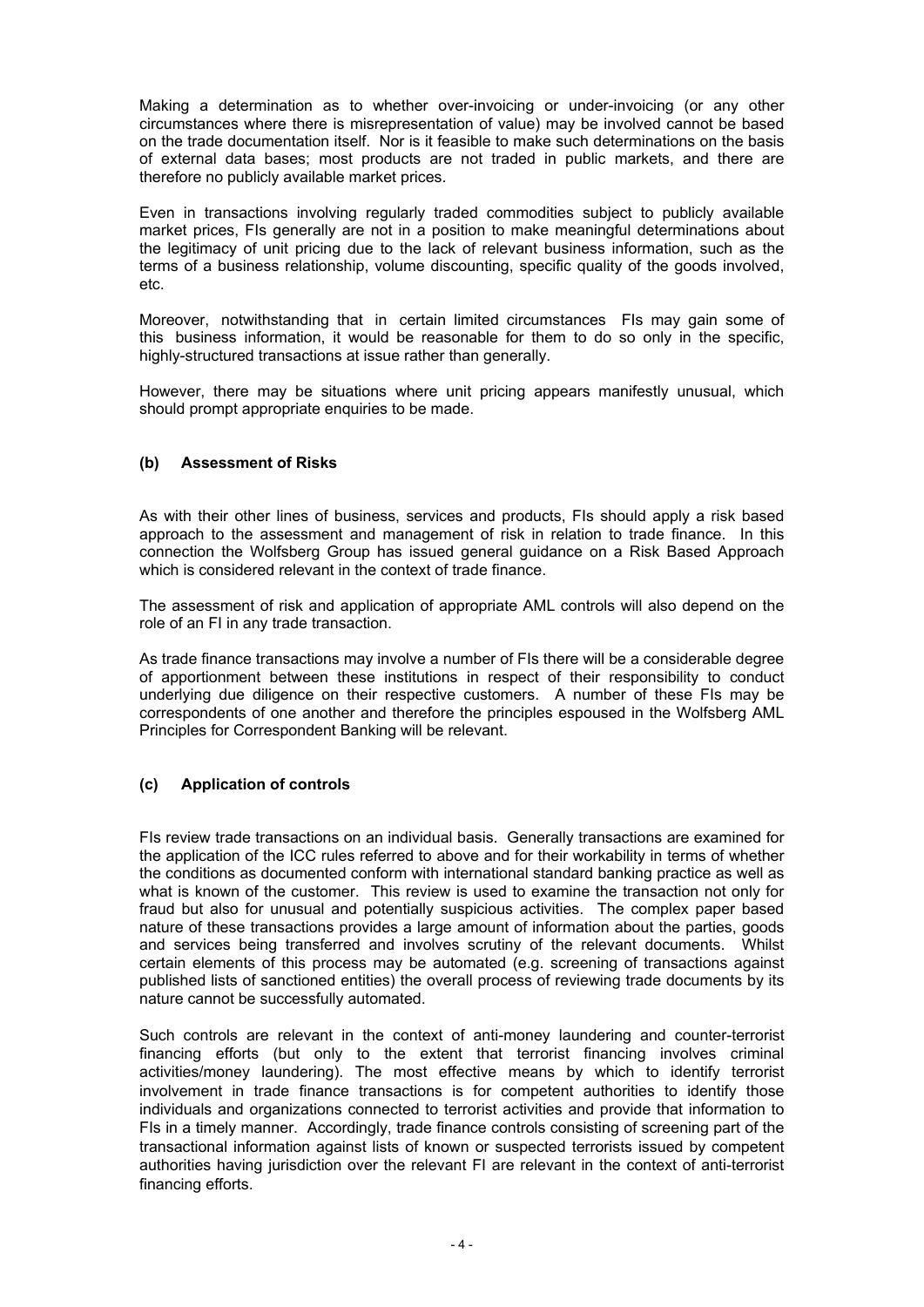More specific guidance with regard to the nature and extent of controls that should be applied by the various FIs in relation to the underlying parties to the transaction and the documentation are set out in the appendices. Appendix (I) deals with LCs and appendix (ii) deals with BCs.

# **5. Sanctions and Non Proliferation Weapons of Mass Destruction (NPWMD)**

#### **(a) Risks**

There are a variety of United Nations (UN) and national or regional sanctions in place. These include:

- Country based financial sanctions that target specific individuals and entities
- Trade based sanctions e.g. embargos on the provision of certain goods, services or expertise to certain countries.

In recent years there has also been a series of UN Security Council Resolutions which have inter alia introduced targeted financial sanctions and/or activity-based financial prohibitions in respect of certain countries which relate to the prevention of WMD proliferation.

Compliance with the sanctions in force within jurisdictions is relevant in relation to all the products and services offered by an FI. Sanctions that require the embargo of certain goods and services have particular relevance in relation to the provision and facilitation of trade finance products.

International trade is an enormous global endeavour, both in terms of monetary value as well as the volume of transactions, involving trillions of dollars and millions of individual transactions of relatively small monetary value. The ability of any one FI to understand who the ultimate buyer (or seller) of a product is, or what the ultimate end use of that product may be, is severely limited. This understanding will be even more limited where transactions are part of a complex structure.

It is recognised that in the area of activity based-sanctions relating to WMD a considerable amount of research and consultation between all interested parties in the public and private sections is required. This collaboration will help to develop legislation/regulation as well as the provision of guidance to FIs and implementation of commensurate controls. The Wolfsberg Group supports continuing dialogue between all relevant stakeholders as set out in section 6 of this paper.

# **(b) Risk Assessment**

The greatest risk involved in relation to breach of sanctions and the proliferation of WMD is the use of intermediaries and other means to hide the ultimate end user of a product, or the ultimate application/use of a product. Transactions involving multiple parties and transfers of ownership may disguise the true nature of a transaction.

The use of trade finance for breach of sanctions and/or the proliferation of WMD could potentially take advantage of the complex and fragmented nature of existing global finance activity where multiple parties (many times unknown to one another) become involved in the handling of trade finance.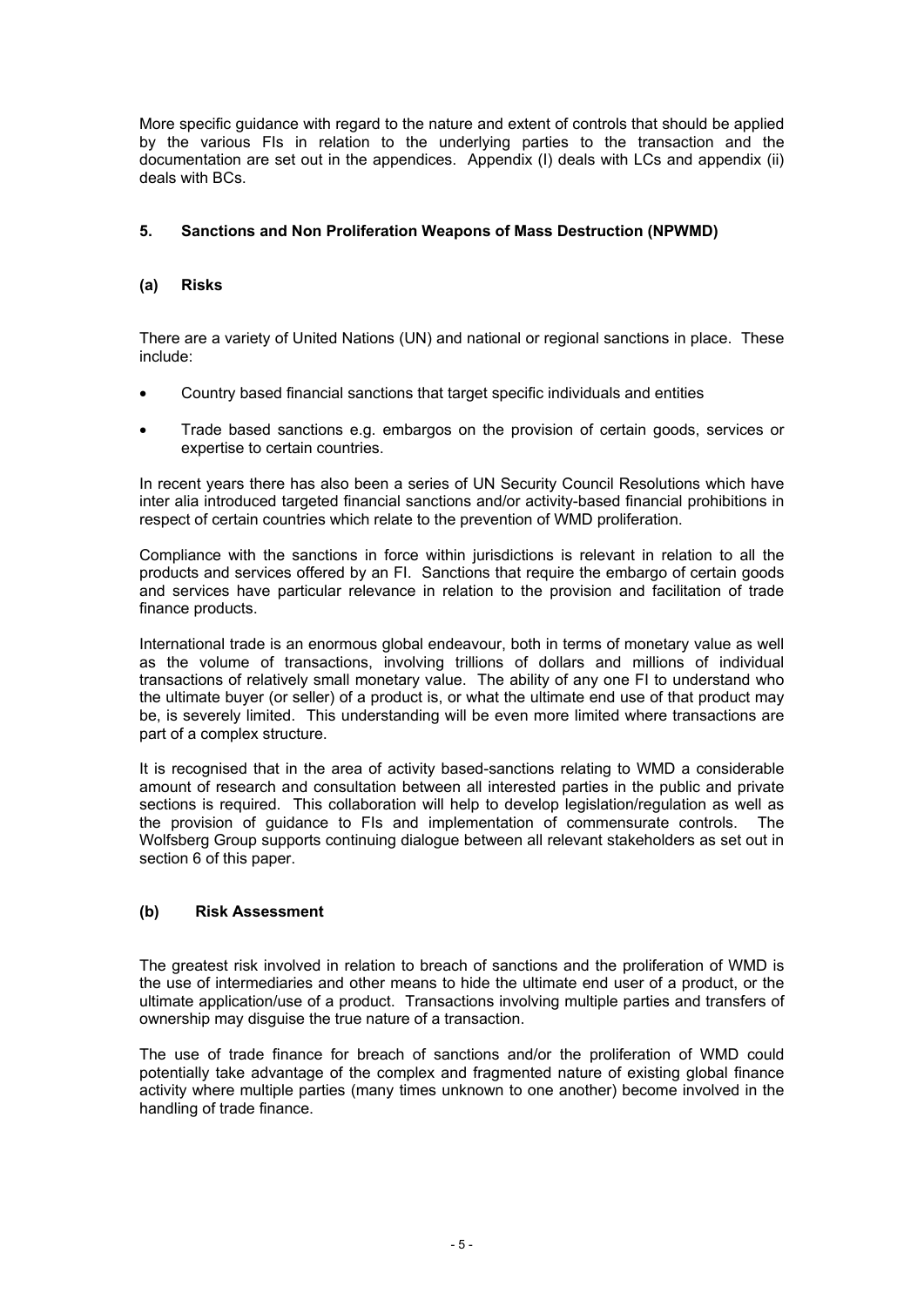# **(c) Application of Controls**

The application of existing and appropriate AML controls is also considered relevant for the purpose of complying with sanctions and NPWMD.

More specific guidance with regard to the nature and extent of controls that should be applied together with a description of the limitations faced by FIs are set out in appendix (iii).

## **6. National and Global Co-Operation**

There has already been discussion and debate between relevant stakeholders at both a national and international level to counter the threat of money laundering in the trade finance area.

The need for ongoing co-operation is considered even more critical in respect of ensuring that breaches of targeted and/or activity based sanctions are not facilitated through trade finance activities.

Stakeholders may include national bodies such as Governments, Law Enforcement Agencies, Financial Intelligence Units, Regulators, Export Credit Agencies, Customs and Excise, Tax Authorities, Shipping Agents, Carriers, Port Authorities, as well as international agencies such as the ICC Task Force on Money Laundering and FATF.

The Wolfsberg Group has identified the following areas for further consultation and/or the introduction of appropriate controls and this co-operation will aid the contribution FIs are able to make and will enhance controls more generally.

- The provision and maintenance by relevant government authorities of up to date suitably standardised lists of sanctioned entities and individuals, including appropriate biographical and other relevant information to facilitate (a) effective screening and searching against customer data bases and (b) efficient and effective screening of transactions by FIs.
- The provision of details by relevant government authorities in a manner that can be understood by non experts in respect of products and materials that may have "Dual Purpose" properties. These details should ideally be capable of being integrated into electronic processing systems.
- The availability of "Help Desks" within relevant government authorities to respond to queries of a technical nature in relation to sanctions and in particular Dual Purpose goods. Such responses must be timely enough to not adversely impact the bank's obligations under the trade transaction or alert potential perpetrators.
- Co-operation by the relevant agencies, including enforcement agencies regulators etc, at an international level to permit greater uniformity in relation to the application of AML, Sanctions and NPWMD regimes.
- The publication by the relevant authorities of the names of individuals and entities that have been denied export licences or who have been involved in criminal activities, including corruption, involving trade finance.
- The continuation of dialogue between the public and private sectors in relation to the identification and dissemination of typologies and pre/post event risk indicators in respect of trade finance.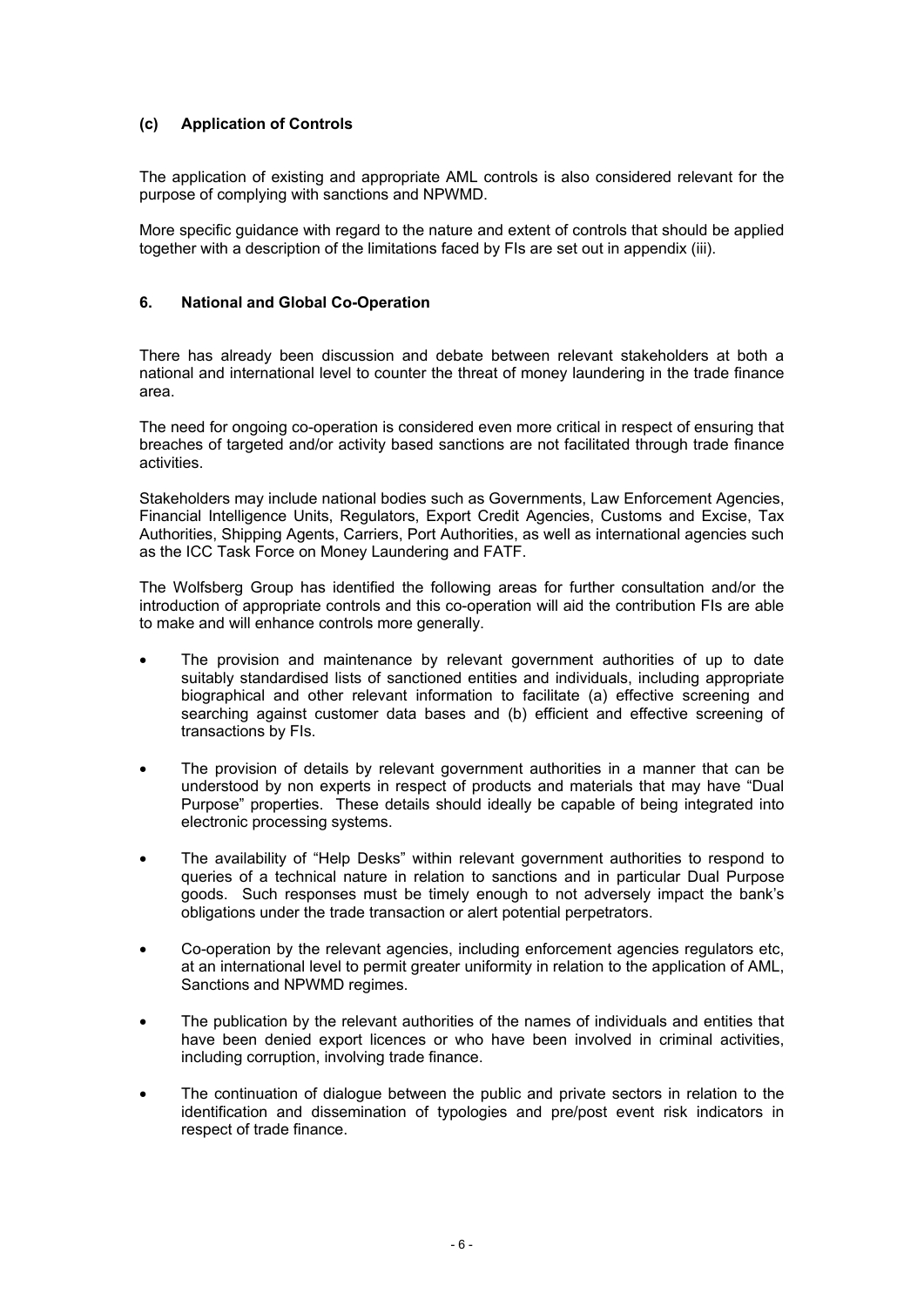• The provision and maintenance by the authorities of up to date information in respect of the patterns, techniques and routes used by criminals and others to launder money, fund terrorism and breach sanctions in the trade finance area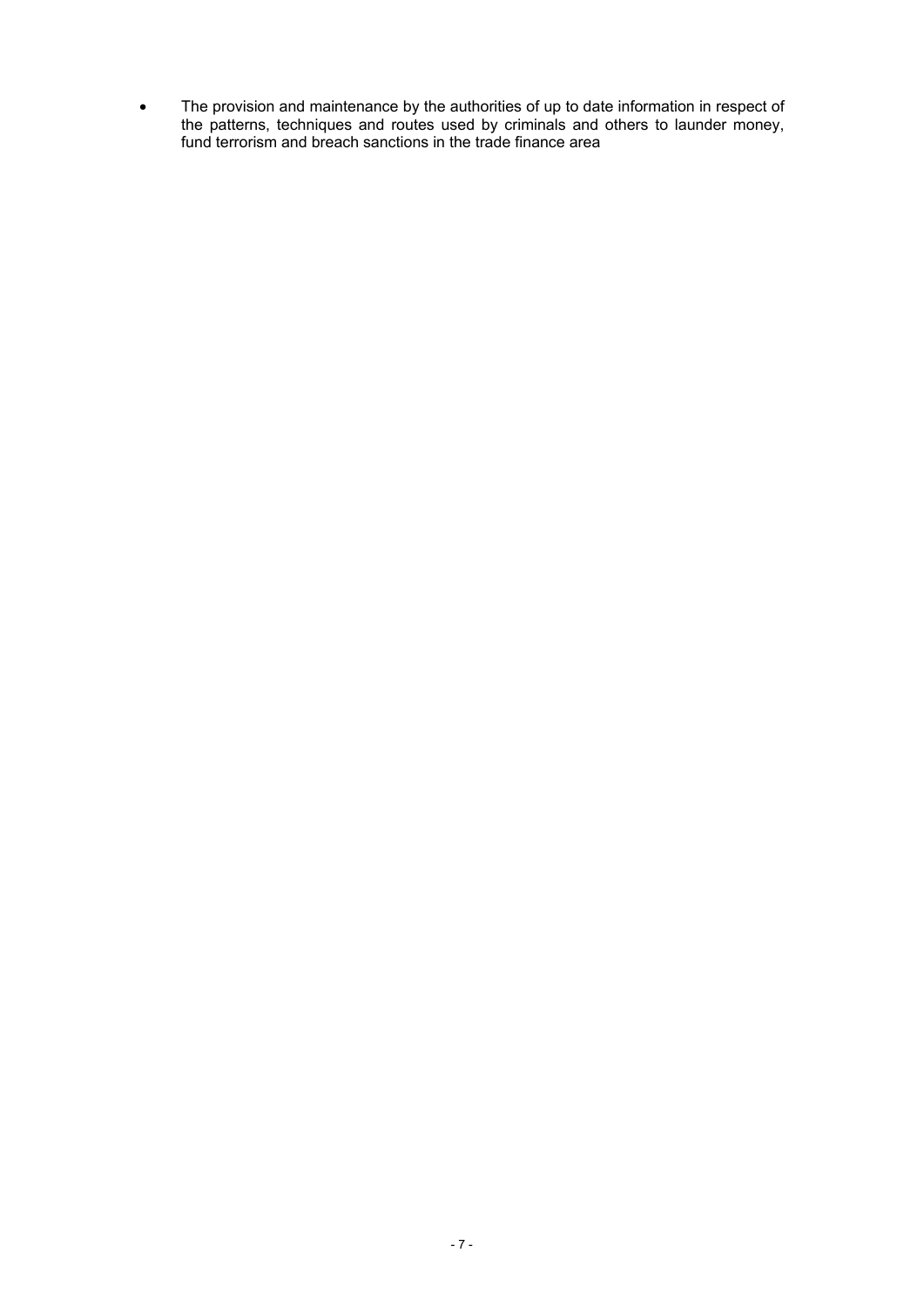# **Wolfsberg Trade Finance Principles Paper Appendix I**

# **AML Guidance in relation to Letters of Credit (LCs)**

(Within this appendix, reference to Banks rather than FIs will be used given the need to refer to Banks in an accepted technical context in relation to LCs)

## **Introduction**

The Trade Finance Principles Paper sets out the background to trade finance and addresses the AML/CTF/Sanctions risks. The paper also comments on the application of controls in general and makes some observations on the subject of future co-operation between relevant stakeholders. This appendix provides guidance on the specific application of controls by Banks in the context of LCs and is intended to reflect standard industry practice. In order to fully illustrate these controls the appendix uses a simplified scenario and then describes in some detail the control activities applied by the Banks involved. Where appropriate, any variations on the simplified scenario will be addressed.

Controls which are described fall into the following broad categories:

- Due Diligence: Used here to describe both the process for identifying and knowing the customer but also for risk based checks in relation to parties who may not be customers. Given the range of meanings applied reference will be made as necessary to "appropriate due diligence" (which may consist of risk based checks only).
- Reviewing: Defined here as any process (often not automated) to review relevant information in a transaction relating to the relevant parties involved, documentation presented and instructions received.. As will also be described under the Risk Indicators section certain information can and should be reviewed and checked before transactions are allowed to proceed.
- Screening: A usually automated process to compare information against reference sources such as terrorist lists. Screening is normally undertaken at the same time as reviewing and prior to the completion of the specific activity subject to review. It may also be undertaken at the same time as, or as part of, due diligence
- Monitoring: Any activity to review completed or in progress transactions for the presence of unusual and potentially suspicious features. For trade transactions it should be recognised that it is impossible to introduce any standard patterning techniques in relation to account/transactional monitoring processes or systems. This is due to the range of variations which are present even in normal trading patterns.

A summary of the key control activities is provided in tabular form at the end of this appendix. For further reference some of the terms used in this guidance are defined in the glossary of terms forming Appendix IV.

It is important to note that with LCs the banks operate in accordance with ICC Publication No. 600 – Uniform Customs and Practice for Documentary Credits. The extent of reviewing activity which banks carry out is determined by their responsibilities as defined within these internationally accepted rules. These rules are fundamentally different to the rules governing Bills for Collection (refer to Appendix II).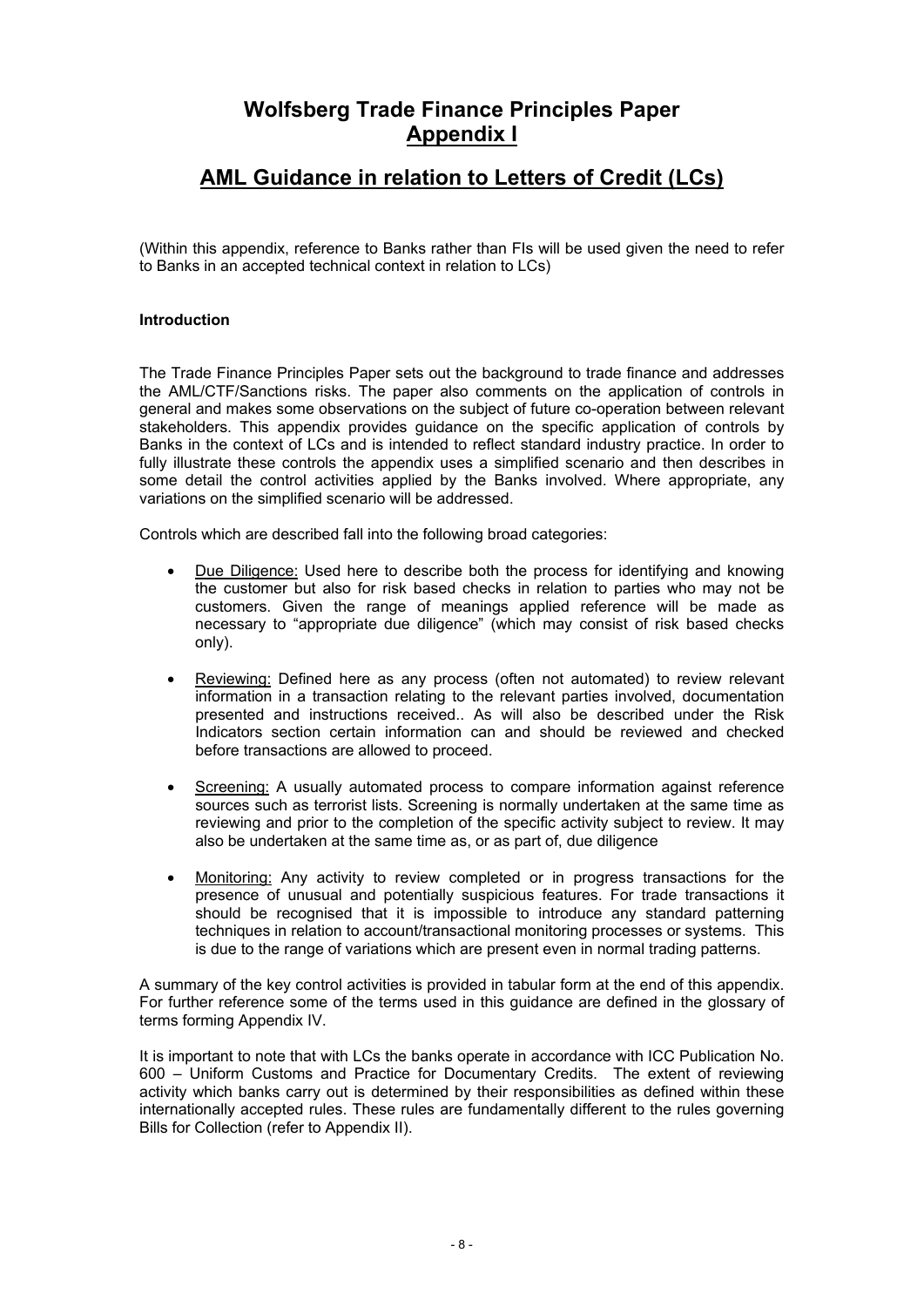# **Simplified scenario**

Party X is purchasing goods from one of their suppliers, Party Y. Prior to shipping the goods, Party Y wants to know that they will be paid once the shipment has been made, so Party X arranges with Bank A to make a payment to Party Y's bank, Bank B, only against the receipt of stipulated documents related to the shipment of goods.

Party X instructs bank A to issue an LC in favour of a supplier, party Y. Bank A selects (its correspondent or party Ys nominated) Bank B to advise the LC to Y locally, often in another country. After the presentation of documents by Y through Bank B, and having found the documents to be in order by bank A, Bank A will pay under the LC.

| Party X                            | >> | Bank A         | >> | Bank B         | >> | Party Y                              |
|------------------------------------|----|----------------|----|----------------|----|--------------------------------------|
| (Applicant<br>(Importer)<br>(Buyer |    | (Issuing bank) |    | (Advising bank |    | (Beneficiary<br>(Exporter<br>(Seller |

An overview of the due diligence and reviewing activities (which are described in more detail later) is provided in the two flow charts which follow.

#### **Due Diligence Overview**



The banks will conduct due diligence which will normally follow the pattern described below

- Bank A will conduct due diligence on X
- Bank A may conduct appropriate due diligence on Bank B
- Bank B may conduct appropriate due diligence on Bank A
- Bank B will conduct due diligence on Y where Y is B's customer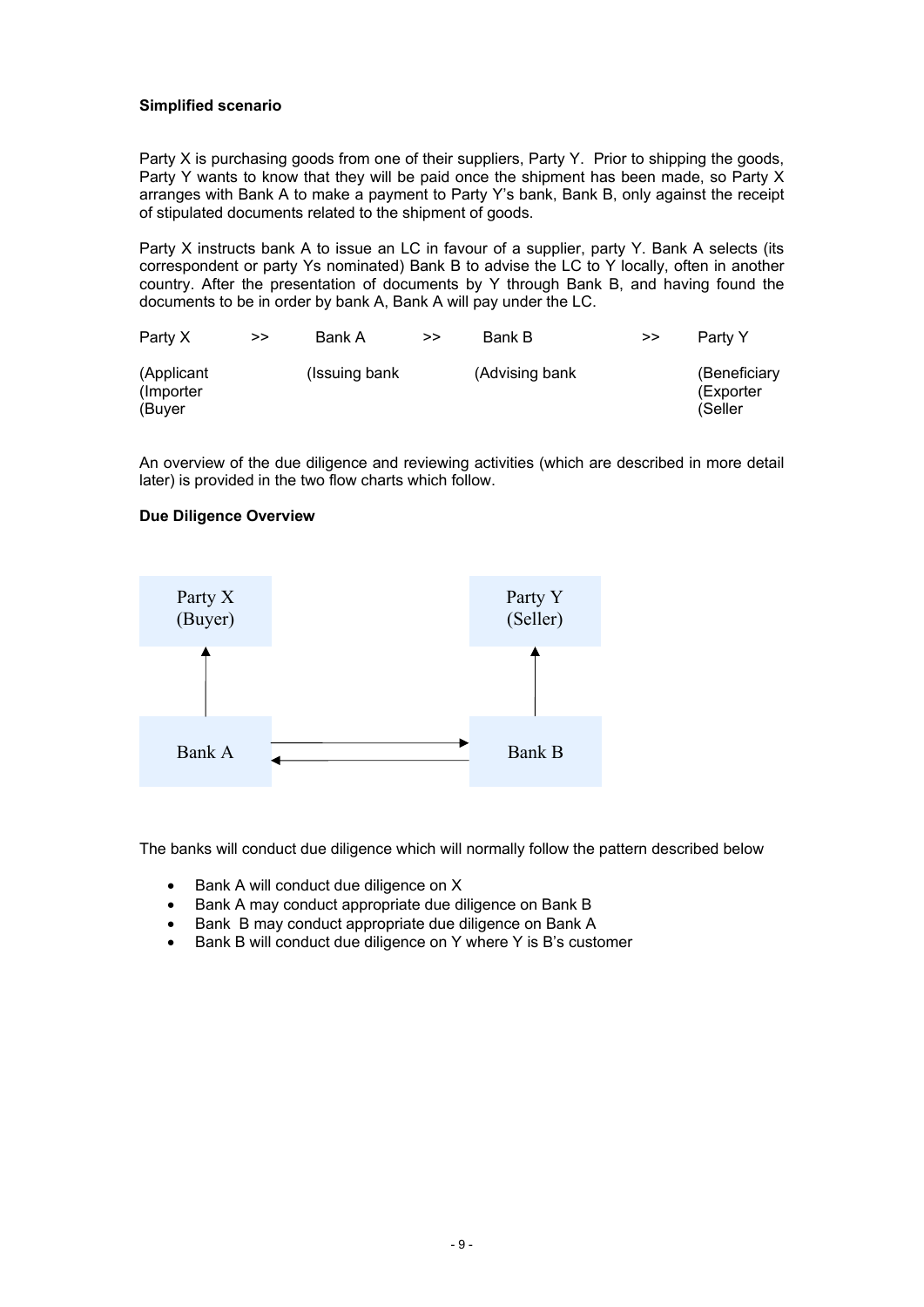# **Reviewing activity overview**



Once the LC is initiated by Party X the banks will, in the normal course of LC practice, review the transaction at various stages through to the eventual payment being made. This reviewing activity will normally follow the pattern described below.

- Bank A will review the LC application from X (before agreeing to issue LC)
- Bank B will review the LC as issued when received from Bank A (before agreeing to advise it)
- Bank B may review the documents presented by Y (when accepting them under the LC from Y) applying a risk based approach depending upon its precise role.
- Bank A will review the documents presented by Bank B (before paying B who will in turn pay Y)
- Bank A and Bank B will review the payment (or other) instructions which they receive

# **Controls undertaken by Bank A**

# **Party X Due diligence**

Bank A should conduct appropriate due diligence (Identification, verification screening, KYC) and credit approval as appropriate on Party X (who is a customer of Bank A) prior to issuance of the original LC. This is likely to involve a series of standardised procedures for account opening within Bank A.

The due diligence will support an on going relationship with party X and is not required for each subsequent LC applied for.

Questions from Bank A that should arise during the due diligence process where LC facilities are required would be expected to establish from party X:

- The countries in relation to which Party X trades
- The goods traded
- The type and nature of parties with whom Party X does business (e.g. customers, suppliers, etc)
- The role and location of agents and other third parties used by Party X in relation to the business (where this information is provided by Party X).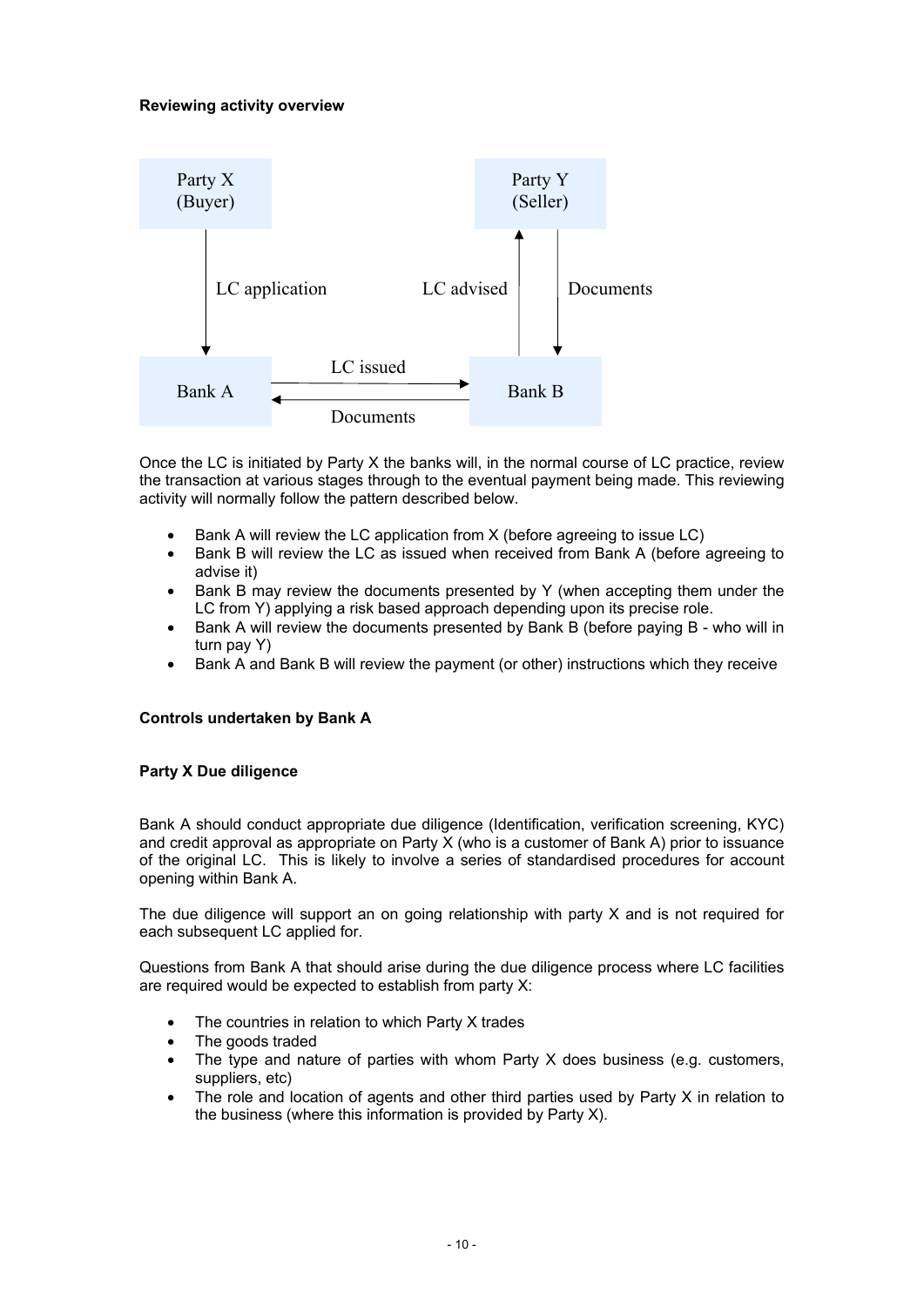### **Enhanced Due Diligence**

An enhanced due diligence process should be applied where Party X falls into a higher risk category or where the nature of their trade as disclosed during the standard due diligence process suggests that enhanced due diligence would be prudent.

The enhanced due diligence should be designed to understand the trade cycle, and gain assurances related to compliance with cross border customs or licensing regulations, physical controls over the traded goods and the legitimacy of payments flows

The nature of business and the anticipated transactions as described and disclosed in the initial due diligence stage may not necessarily suggest a higher risk category but if, during the course of any transaction any high risk factors become apparent, this may warrant additional due diligence.

This may include third party (i.e. parties not associated with Bank A) middlemen or traders using back to back or transferable LCs to conclude offshore deals.

Where Party X is a middle man or trader, Bank A may consider undertaking enhanced due diligence.

#### **Bank B Due Diligence**

Bank A should undertake appropriate due diligence on Bank B. The due diligence may support an ongoing relationship with Bank B which will be subject to a relevant risk based review cycle. Due diligence on Bank B is not therefore required in relation to each subsequent transaction.

In other circumstances Bank A may simply use Bank B as a local processing correspondent in which case due diligence may be conducted on a different basis. As a minimum, Bank A will need to ensure that there is a means of authenticating any message between them.

See the Wolfsberg Correspondent Banking Standards for guidance with respect to the level of due diligence to be performed in relation to Bank B.

#### **Reviewing**

Reviewing will occur at initiation and during the life cycle of the LC transaction, principally at the following stages

- 1. Receiving the initial LC application (and any amendments) from Party X
- 2. Receiving and checking documents presented by Party Y through Bank B
- 3. Making payment

In practice, once the LC has been issued the obligation of Bank A is such that the transaction is likely to have to complete without undue delay. After that, only if the reviewing activity in relation to applicable lists relating to sanctions & terrorists creates a "positive match" could Bank A be in a position to stop the transaction.

At stage 2 the documentation presented to Bank A will be examined to ensure compliance with the LC and in accordance with recognised international banking standards. This review will not necessarily need to involve a detailed examination of all the information in all the documentation.

A detailed explanation of potential reviewing activities is set out below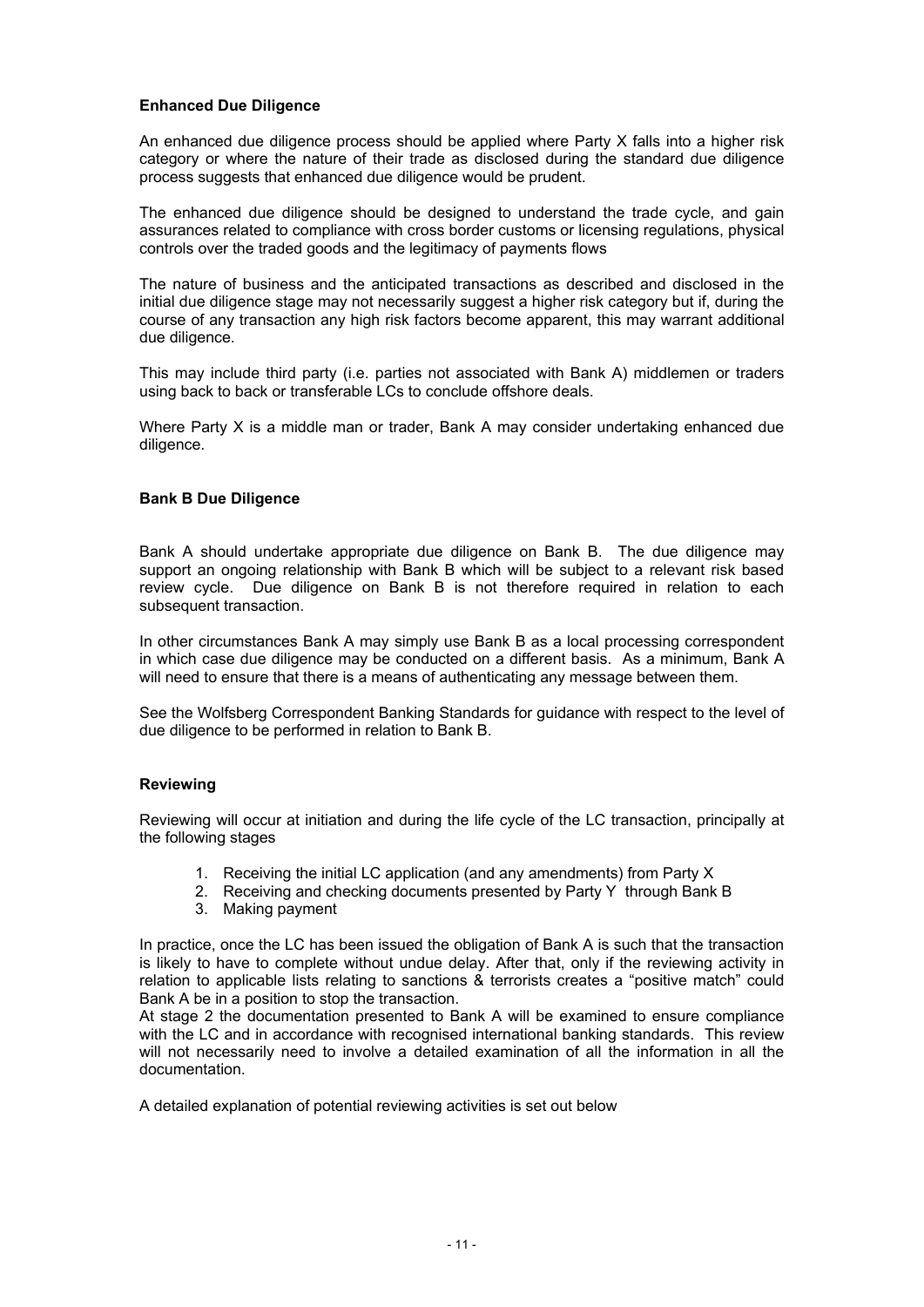## Stage 1 Reviewing the LC application

Appropriate reviewing should be conducted by Bank A in relation to the Letter of Credit application when received from Party X which takes account of the following.

Sanctions & terrorist lists which may affect:

- Directly, Party Y as a named target
- The country in which Party Y is located
- The goods involved
- The country where the goods are shipped from, disclosed transhipment points and destination points.
- Names appearing in the LC

The countries which are rated as high risk for other reasons in which:

- Bank B or Party Y are located
- The transportation of goods occurs

The goods described in the transaction to check that:

- The type, quantity and value of goods is consistent with what is known of Party X
- There are no generally known embargoes other than those arising from sanctions (local law and UN sanctions)

The seller (Party Y) to check that:

• On the face of it they are the kind of counterparty which is consistent with what is known of Party X's business

Indicators of unusual aspects of a transaction (frequently occurring in combination) which may become evident and which (for example) appear to:

- Involve unrelated parties
- Involve highly unorthodox documentation
- Involve a complex structure obscuring the true nature of the transaction
- Involve other parties which as a result of any screening activity Bank A regards as unacceptably high risk
- Create an unusual trigger point for the payment to be made under the LC (e.g. before goods are shipped without the need for relevant documentation.).

Depending on the information arising from this reviewing process Bank A may need to:

- Make further internal enquiries as to the appropriate course of action
- Request more information from Party X before agreeing to proceed with the transaction
- Allow the transaction to proceed but make a record of the circumstances for review purposes where appropriate
- Decline the transaction if enquiries do not provide reasonable explanations, and subject to circumstances and local legal requirements submit a suspicious activity report.

Stage 2 Reviewing the documents presented under the LC

Appropriate reviewing should be conducted by Bank A in relation to the documents presented by Bank B which should take account of the following

- Local legal requirements
- The screening of Bank B and Party Y against current applicable lists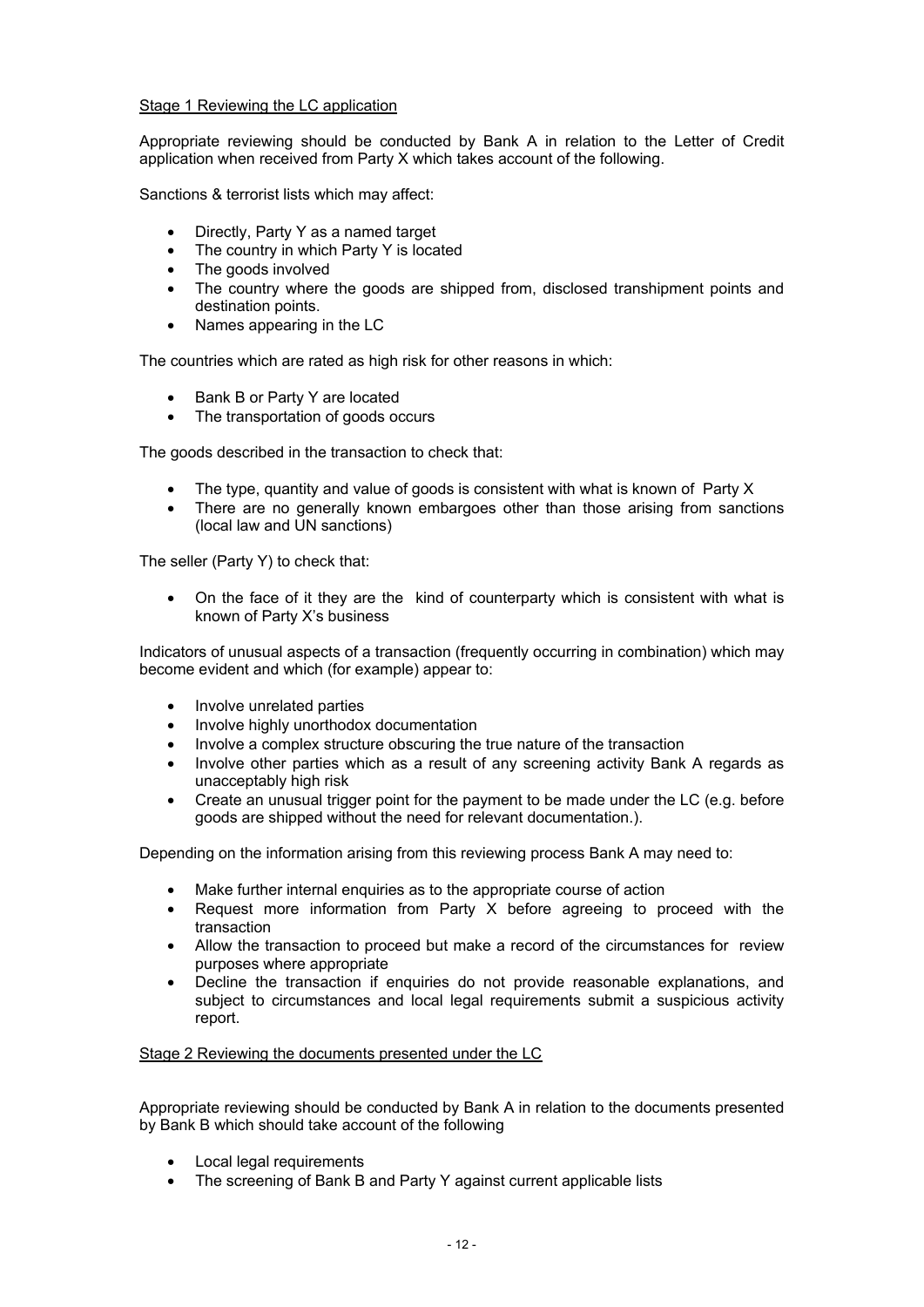- The extent to which the documents presented comply with the information already checked in the LC, since full documentary compliance would in effect mean that relevant reviewing activities which having already been done once do not need to be repeated.
- The elapse of time between stage 1 and stage 2 since this might raise the need for a further check of any relevant sanctions or binding local regulations

#### Stage 3 making the payment

When making payment Bank A will screen the names in the payment instructions, including the names of any banks involved. Therefore in the event that Party Y maintained an account with a bank not involved in the LC, that bank's name should be subjected to screening by Bank A.

# **Monitoring**

For Bank A the monitoring opportunities arise from:

- The normal procedures for monitoring Party X's account and transactional activity.
- Party X's activity observed from business as usual trade processing more generally

#### **Limitations faced by Bank A**

Bank A will rely heavily on the initial due diligence conducted on party X. It will not be practical or commercially viable for Bank A to continually seek detailed additional assurances from Party X as every new transaction is received for processing because that would a) hamper the efficiency of processing and b) undermine the element of trust which is normal in the relationship between Bank A and Party X

#### **Controls undertaken by Bank B**

#### **Due Diligence**

It will not normally be practical for Bank B to undertake any due diligence on Party X aside from the reviewing of Party Xs name against sanctions or terrorist lists.

Bank B should undertake appropriate due diligence on Bank A. The due diligence may support an ongoing relationship with Bank A which will be subject to a relevant risk based review cycle. Due diligence on Bank A is not therefore required in relation to each subsequent transaction.

In other circumstances Bank B may simply act as a local processing correspondent in which case due diligence may be conducted on a different basis. As a minimum Bank B will need to ensure that there is a means of authenticating any LC received from Bank A.

See the Wolfsberg Correspondent Banking Standards for guidance with respect to the level of due diligence to be performed in relation to Bank A.

Bank B may have an existing relationship with Party Y in which appropriate due diligence procedures should already have been completed.

However Bank B may not have any relationship with Party Y because Bank A has selected Bank B for its own reasons (e.g. there is an existing correspondent relationship in place between Bank A and Bank B). Alternatively Party Y's own bank may not engage in trade business or the processing of LCs. In this case Bank B will need to undertake certain checks in relation to Party Y as described below.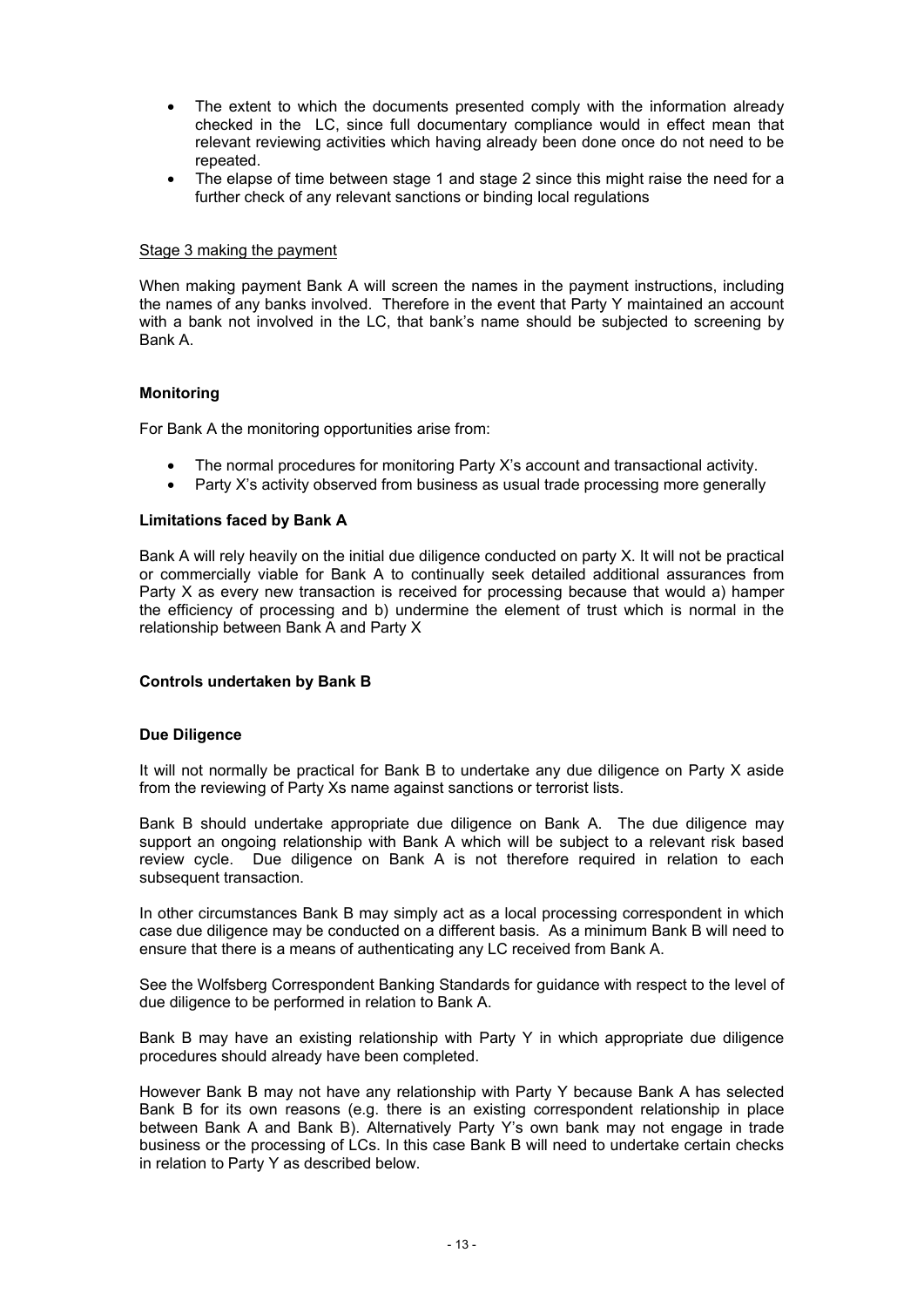Furthermore, Bank B may act in a number of different capacities in addition to that of the advising bank as described in the simplified scenario at the beginning of this guidance.

It is important to recognise these different roles as they have a direct bearing on the controls which will apply in the context of checks, (and reviewing and monitoring) undertaken by Bank B in different situations. Furthermore there may be other banks which will of necessity become in involved in the transaction before it is fully completed. This is likely to occur as many exporters are multi banked.

The following table illustrates the different roles of Bank B and the checks which may be needed in respect of Party Y

| <b>Capacity of Bank B</b>                                                                              | Checks conducted in relation to Party Y where Y<br>is not B's customer                                                                                                                                            |
|--------------------------------------------------------------------------------------------------------|-------------------------------------------------------------------------------------------------------------------------------------------------------------------------------------------------------------------|
| Advising bank                                                                                          | Name screening party Y                                                                                                                                                                                            |
| Making payment on behalf<br>of Bank A after handling<br>documents                                      | Name screening party Y<br>Payment will only be made to a bank (which has been name<br>screened) through an established payment channel.                                                                           |
| Confirming bank                                                                                        | Name screening party Y<br>Payment will only be made to a bank (which has been name<br>screened) through an established payment channel.<br>Additional checks on Y may be required using a risk based<br>approach. |
| Negotiating/discounting<br>a<br>presentation under LC                                                  | Name screening party Y<br>Payment will only be made to a bank (which has been name<br>screened) through an established payment channel.<br>Additional checks on Y may be required using a risk based<br>approach  |
| Transferring bank                                                                                      | Name screening party Y<br>Payment will only be made to a bank (which has been name<br>screened) through an established payment channel.<br>Additional checks on Y may be required using a risk based<br>approach. |
| Reimbursing bank - will<br>debit bank A's account to<br>settle the claim from the<br>bank which pays Y | Payment will only be made to a bank (which has been name<br>screened) through an established payment channel.                                                                                                     |

Bank B may well undertake all these roles if they are required. If another bank is undertaking any of these additional roles then the same checks would be relevant for that other bank.

Additional checks in relation to Bank A or Party Y may be appropriate where higher risk factors become evident. This would be the case whether or not there is an existing relationship with Bank B.

#### **Reviewing**

Reviewing may take place principally at 3 stages, i.e. Reviewing the LC issued, reviewing the documents presented and making the payment. .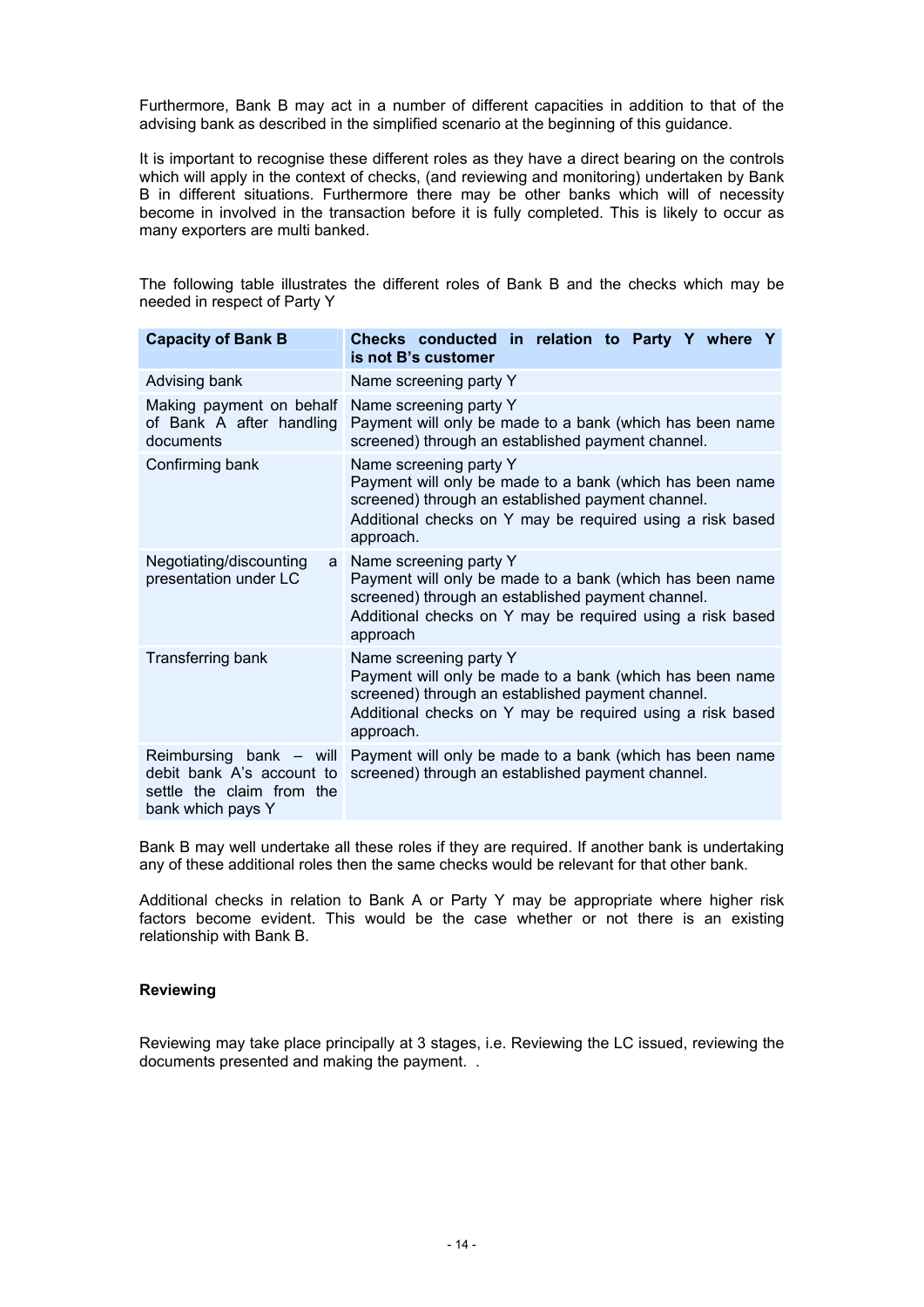## Stage 1 Reviewing the LC issued

Appropriate reviewing should be conducted by Bank B in relation to the LC when received from Bank A which may take account of the following:

Sanctions & terrorist lists, which may affect:

- Directly, any party as a named target
- The country in which Party X is located
- The goods involved
- The country where the goods are shipped from, any disclosed transhipment points and destination points
- Names appearing in the LC

The countries which are rated as high risk for other reasons in which:

- Bank A or Party X are located
- The transportation of goods occurs

The goods described in the transaction to ensure that:

- The nature of these appears to make sense.
- There are no known embargoes other than those arising from sanctions

The applicant of the LC (Party X) to ensure that:

• As a result of any screening activity Bank B would not regard them as unacceptably high risk.

Depending on the information arising from this reviewing process Bank B may need to:

- Make further internal enquiries as to the appropriate course of action
- Request more information from Bank A (or Party Y) before agreeing to proceed with the transaction.
- Allow the transaction to proceed but make a record of the circumstances for reviewing purposes where appropriate

#### Stage 2 reviewing the documents presented

Appropriate reviewing should be conducted by Bank B in relation to the documents presented by Party Y which should take account of the following

- The extent to which the documents presented comply with the terms and conditions of the LC and that the documents are consistent among themselves and the information contained therein do not conflict.
- The elapse of time between Stage 1 and Stage 2 since this might raise the need for a further check of any relevant sanctions or binding local regulations
- Whether an unusual payment instruction is given by Party Y.

Depending on the information arising from this reviewing process Bank B may need to:

- Make further internal enquiries as to the appropriate course of action
- Request more information from Party Y before agreeing to proceed with the transaction
- Allow the transaction to proceed but make a record of the circumstances for review purposes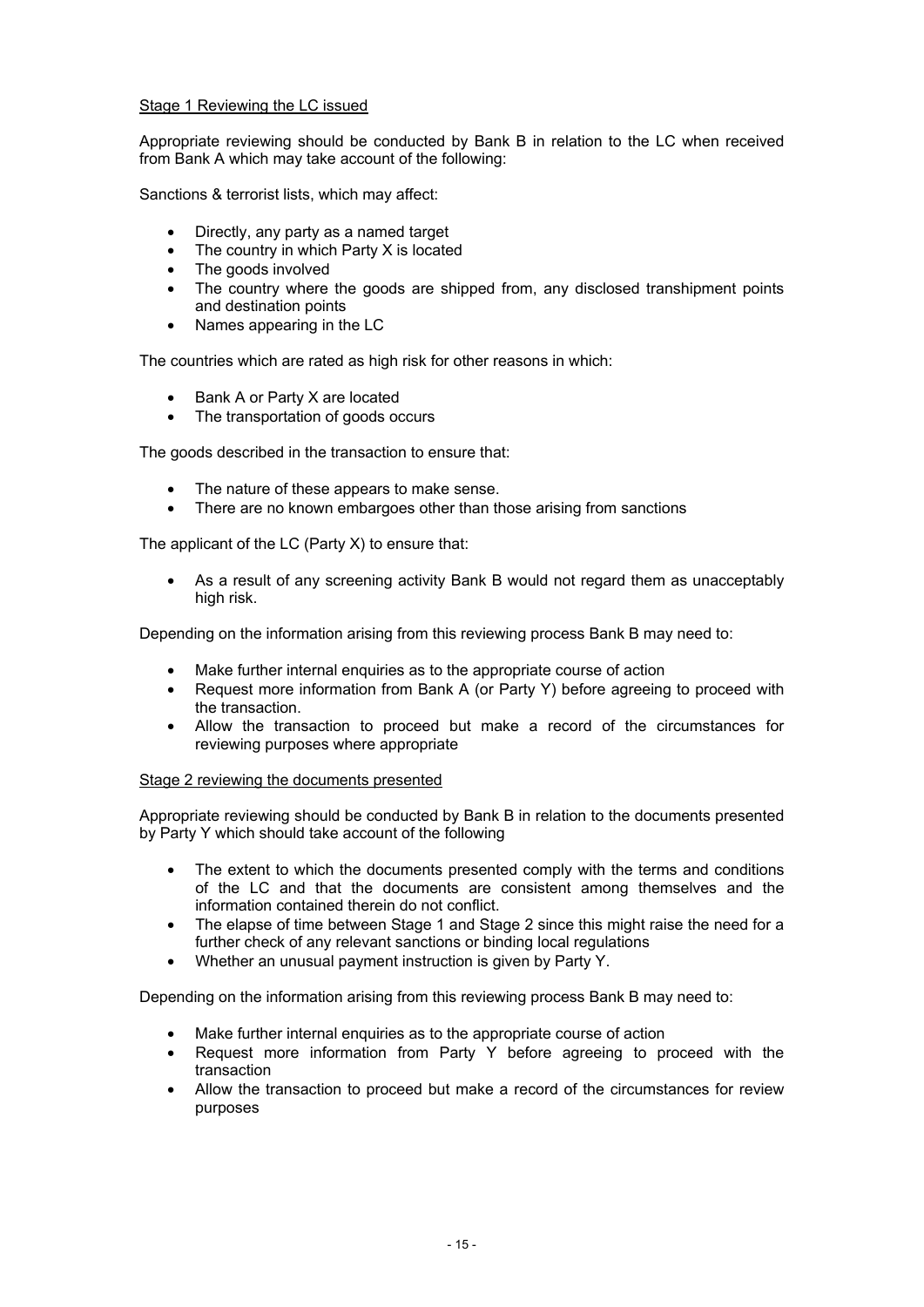### Stage 3 making the payment

When making payment Bank B will review the names in the payment instructions, including the names of any banks involved. Therefore in the event that Party Y is not Bank B's customer, that bank's name should be subjected to sanctions screening by Bank B.

## **Monitoring**

For Bank B the monitoring opportunities arise from:

- The normal procedures for monitoring the activity relevant to their correspondent Bank A. This will be dependent upon the systems in place to measure such activity.
- Where Party Y is Bank B's customer, the normal procedures for monitoring the account and payment activity.
- Where Party Y is not Bank B's customer, activity observed from business as usual trade processing more generally

#### **Limitations faced by Bank B**

Bank B is not the originator of the transaction but is requested to act on instructions received from Bank A (although it is not obliged to do so). In accordance with established practice for handling LCs Bank B will have limited time in which to act upon such instructions. Bank B may then receive supplementary instructions from either Bank A or Party Y.

The level of reviewing and monitoring which Bank B may conduct on Bank A, or Party Y in the absence of an existing and established relationship with any of them, will be subject to a risk based approach related to the precise capacity which it is acting. This may be limited to reviewing relevant party names against sanctions or terrorist lists.

#### **Risk Indicators, Pre- and Post-Event**

An LC is an independent undertaking issued by a bank on behalf of its customer to support a business transaction between the bank's customer (usually the buyer) and the counterparty (usually the seller). Contract terms will be agreed between seller and buyer and then communicated to the buyer's bank so that the LC can be issued. The terms of each LC reflect a unique combination of factors involving the specific nature of the underlying trade transaction, the nature of the business relationship between the counterparties to the transaction, the nature and terms of the financing arrangement, and the nature of the relationship between the financial institutions party to the financing and payment arrangements.

Since the full execution of each LC transaction is a fragmented process involving a number of parties, each with varying degrees of information about the transaction, it is extremely rare for any one Bank to have the opportunity to review an overall trade financing process in complete detail given the premise of the trade business that banks deal only in documents. Furthermore it is relevant to note that:

- Different Banks have varying degrees of systems capabilities which will lead to industry wide differences in their reviewing abilities
- Commercial practices and industry standards determine finite timescales in which to act.
- In determining whether transactions are unusual due to over or under invoicing (or any other circumstances where there is misrepresentation of value) it needs to be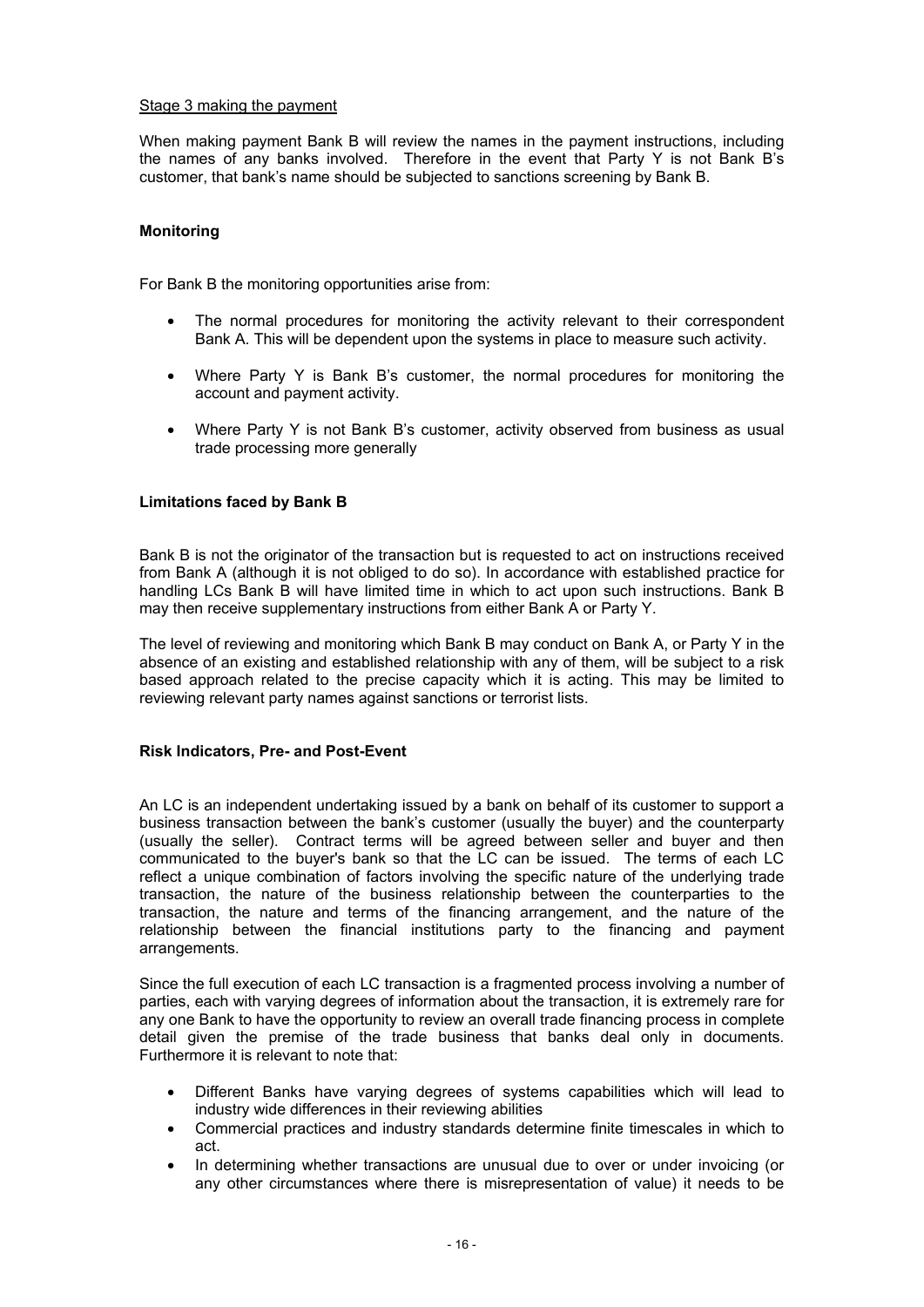understood that Banks are not generally equipped to make this assessment. (Please refer also to paragraph 4 (a) of the Principles Paper)

For Banks involved in processing LCs, the knowledge and experience of their trade staff must therefore serve as the first and best line of defence against criminal abuses of these products and services. Reviewing trade documentation is a highly manual process, requiring that the commercial documents that are presented for payment are compared against the terms and conditions of the LC in accordance with the applicable ICC rules and standard international banking practice.

Potentially there are a large number of risk indicators. Against this background it is important to distinguish between

- 1. Information which must be validated before transactions are allowed to proceed or complete and which may prevent such completion. (e.g., a terrorist name, UN sanctioned entity).
- 2. Information which ought to be used in post event analysis as part of the investigation and suspicious activity reporting process.

Appended below is a list of the some of the risk indicators which might become apparent in the handling of an LC transaction. This table does not contain the full range of risk indicators which might apply generally across the customer / bank relationship, but is specifically targeted to cover some of the risk indicators related to the processing of an LC transaction. It is also important to note that some risk indicators will only become apparent after the transaction has taken place and will only be known to law enforcement or financial investigation units as part of their formal investigation processes.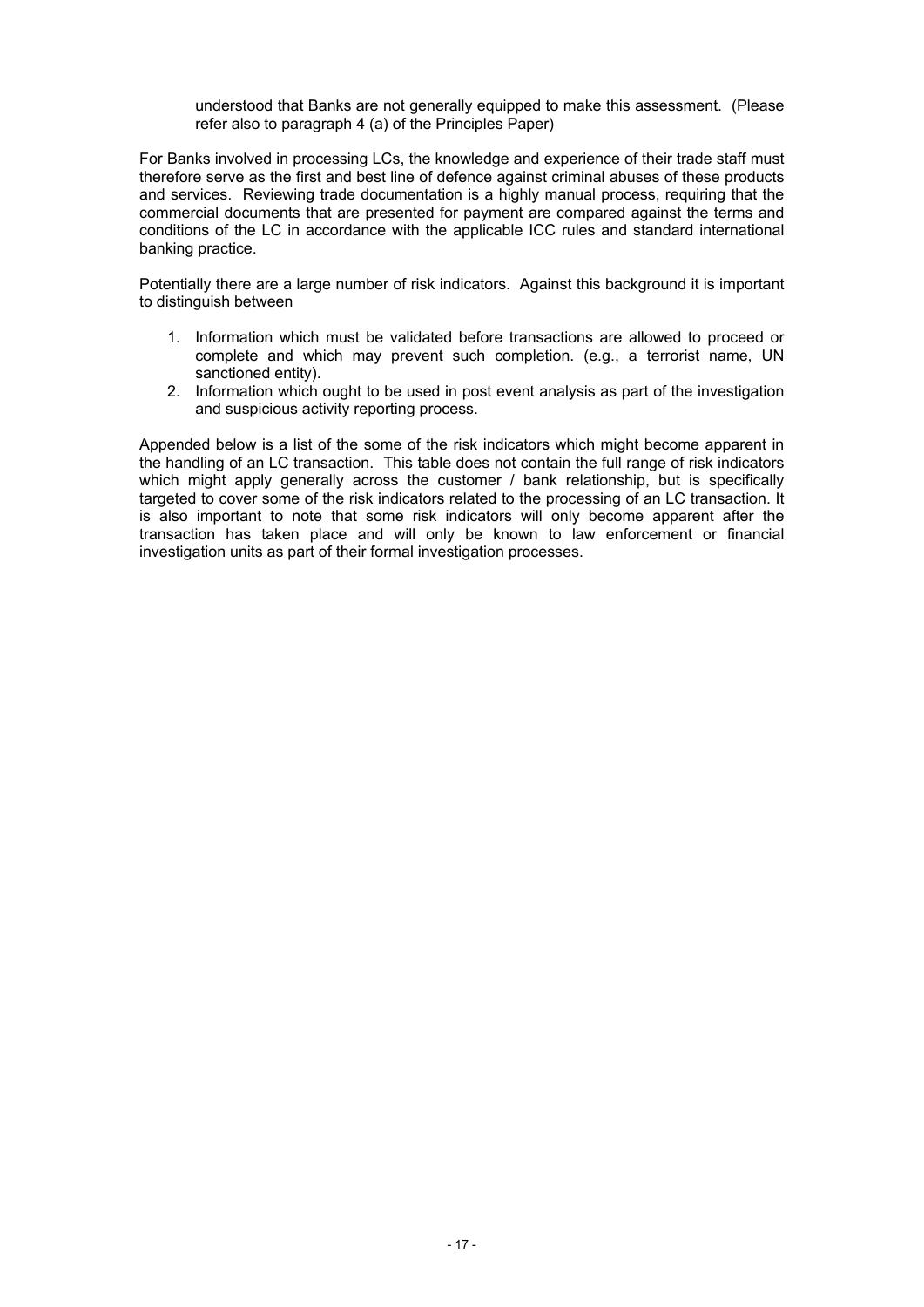# **Some Risk Indicators**

| <b>WHAT</b>                                                                                                                                                                                                     | <b>WHEN</b>             |
|-----------------------------------------------------------------------------------------------------------------------------------------------------------------------------------------------------------------|-------------------------|
| Activity or information connected with the LC                                                                                                                                                                   | Pre or post transaction |
| Deal structures<br>• Beyond capacity/substance of customer<br>• Improbable goods, origins, quantities, destination<br>• Unusual complexity/unconventional use of financial<br>products                          | PRE or POST             |
| Goods<br>• Applicable import or export controls regulations may<br>not be complied with                                                                                                                         | <b>PRE</b>              |
| Goods<br>• Blatant anomalies value versus quantity<br>• Totally out of line with customers known business                                                                                                       | PRE or POST             |
| Countries/names<br>• On the Sanctions/terrorist list                                                                                                                                                            | <b>PRE</b>              |
| Countries<br>• On the Bank's high risk list<br>• Any attempt to disguise/circumvent<br>countries<br>involved in the actual trade                                                                                | PRE or POST             |
| Payment instructions<br>• Illogical<br>• Last minute changes                                                                                                                                                    | PRE or POST             |
| Repayment arrangements<br>• Third parties are funding or part funding the LC value<br>(just in time account credits to the settlement<br>account)                                                               | <b>POST</b>             |
| LC patterns<br>• Constantly amended/extended<br>• Routinely cancelled/unutilised                                                                                                                                | <b>POST</b>             |
| LC Counterparties<br>• Connected applicant/beneficiary<br>• Applicant documentation controls payment                                                                                                            | PRE or POST             |
| Discrepancies in documents (not necessarily grounds PRE or POST<br>for rejection under UCP600)<br>Goods descriptions differ significantly<br>• Especially invoice v shipping doc<br>• Unexplained third parties |                         |
| Discrepancies waived<br>• Advance waivers provided<br>Absence of required transport documents<br>• Significantly overdrawn LC                                                                                   | PRE or POST             |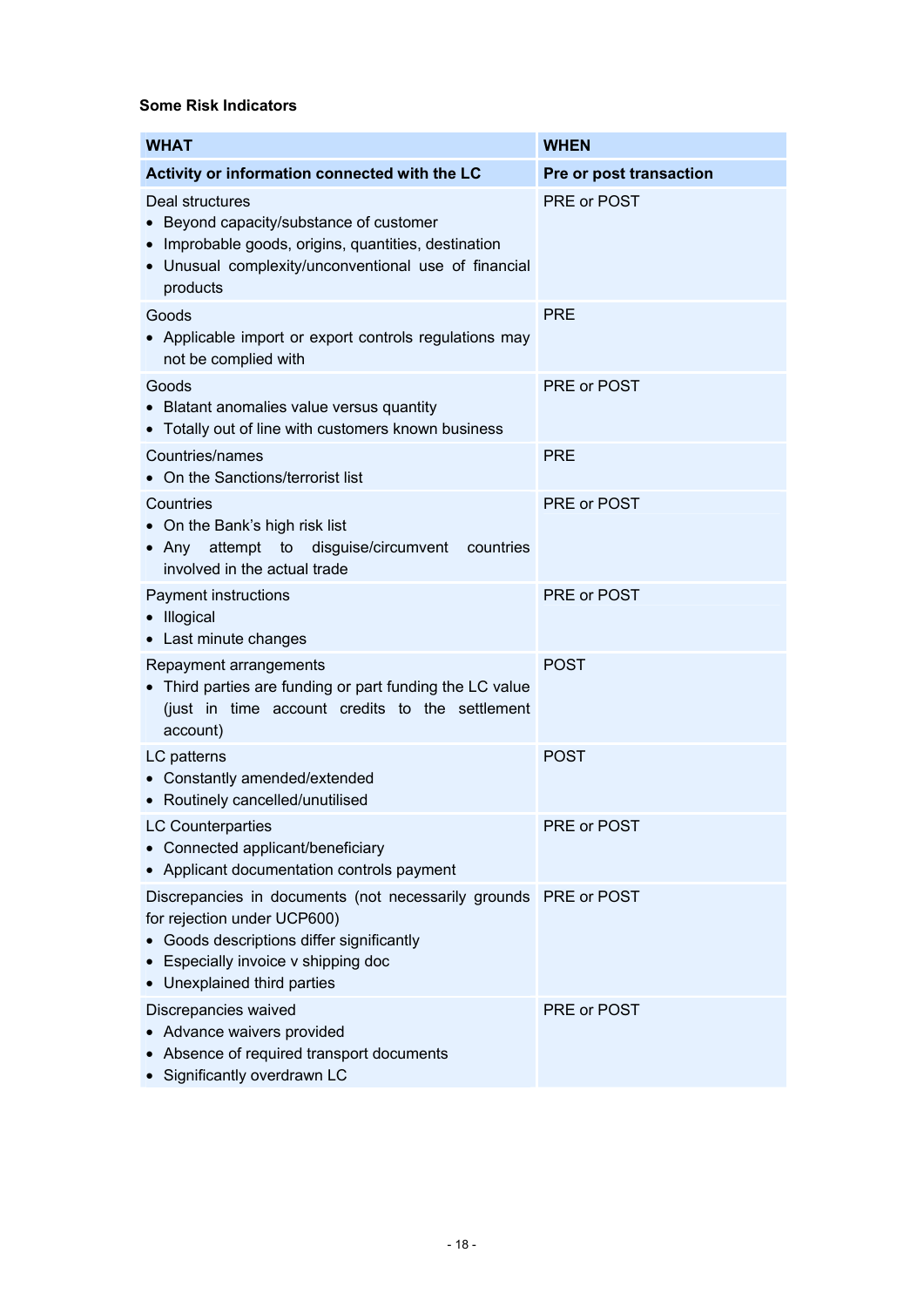| <b>REVIEWING STAGE</b>                               | <b>WHO/WHAT IS</b><br><b>REVIEWED</b>                                                                                      | <b>AGAINST WHAT</b>                                                                                                                                                               | <b>BY</b><br><b>WHOM</b> |
|------------------------------------------------------|----------------------------------------------------------------------------------------------------------------------------|-----------------------------------------------------------------------------------------------------------------------------------------------------------------------------------|--------------------------|
| <b>Account Opening</b><br>Party X                    | • Party $X$                                                                                                                | Appropriate due diligence                                                                                                                                                         | Bank A                   |
| LC Issuing request<br>from Party X                   | Party X<br>$\bullet$<br>• Party Y/other<br>principal parties<br>• Names & Countries<br>Goods type                          | Sanctions and terrorist lists<br>Sanctions and terrorist lists<br>Sanctions and terrorist lists<br>Local applicable export control<br>lists if known                              | Bank A                   |
| Bank A issues LC to<br><b>Bank B</b>                 | $\bullet$ Bank B                                                                                                           | Appropriate due diligence                                                                                                                                                         | <b>Bank A</b>            |
| Bank B receiving LC<br>from Bank A                   | Bank A<br>$\bullet$<br>Party X<br>$\bullet$<br>• Party Y/other<br>principal parties<br>• Names & Countries<br>• Goods type | Appropriate due diligence<br>Sanctions and terrorist lists<br>Sanctions and terrorist lists<br>Sanctions and terrorist lists<br>Local applicable export control<br>lists if known | <b>Bank B</b>            |
| LC advising by Bank<br>B to Party Y                  | • Party Y                                                                                                                  | Appropriate to due diligence -<br>(this will vary depending on<br>whether Party Y is a customer<br>of Bank B and the exact<br>capacity of Bank B)                                 | <b>Bank B</b>            |
| Presentation of<br>documents by<br>Party Y to Bank B | • New principal<br>parties or countries<br>not mentioned in<br>LC                                                          | Sanctions and terrorist lists                                                                                                                                                     | <b>Bank B</b>            |
| Presentation of<br>documents by<br>Bank B to Bank A  | New principal<br>parties or countries<br>not mentioned in<br>LC                                                            | Sanctions and terrorist lists                                                                                                                                                     | Bank A                   |
| Payment by Bank A<br>to Bank B                       | Names on the<br>payment instruction                                                                                        | Sanctions and terrorist lists                                                                                                                                                     | Bank A                   |
| Payment by Bank B<br>to Party Y                      | Names on the<br>$\bullet$<br>payment instruction                                                                           | Sanctions and terrorist lists                                                                                                                                                     | Bank B                   |

**Summary of key controls described in this guidance on LCs**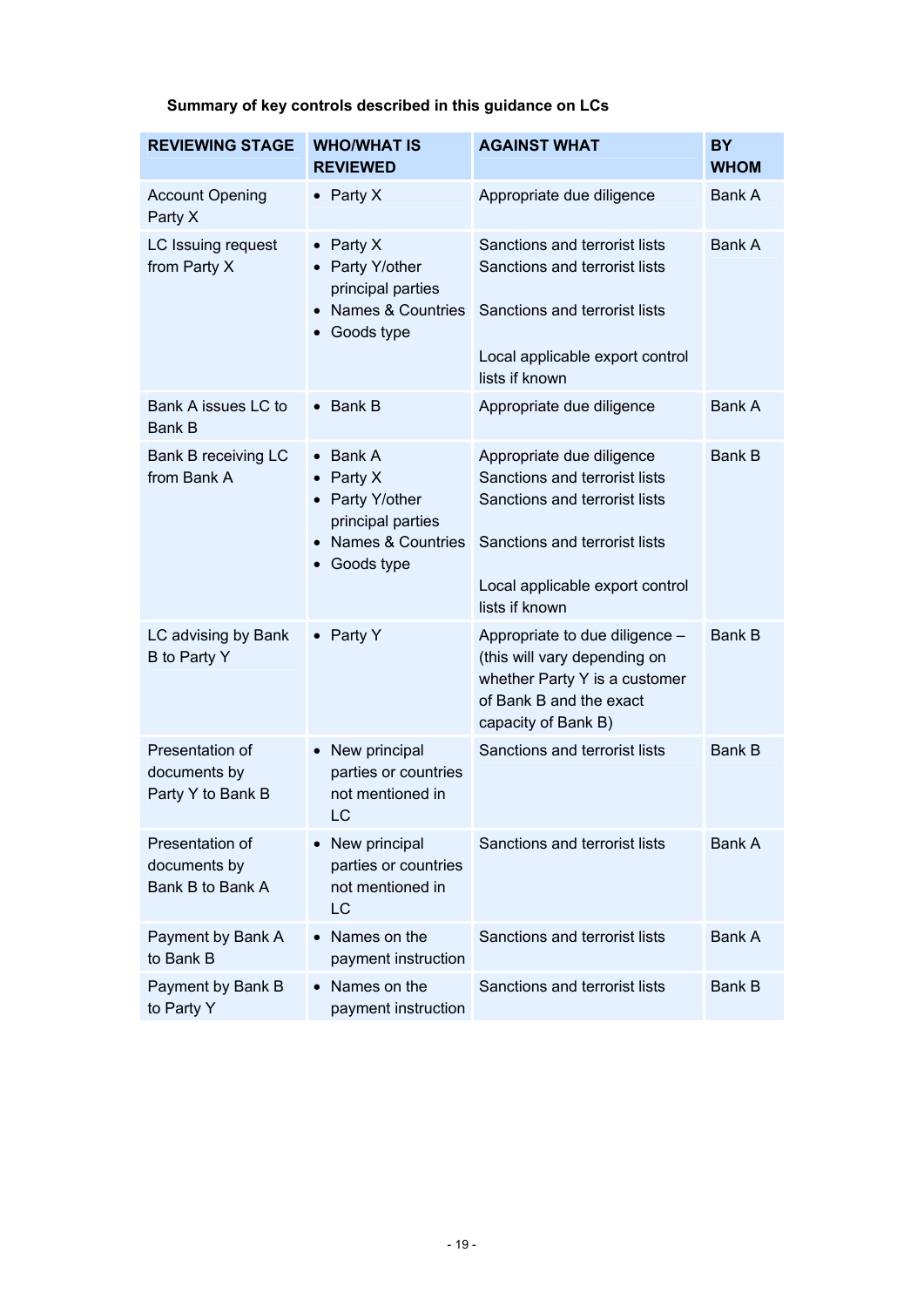# **Wolfsberg Trade Finance Principles Paper Appendix II**

# **AML Guidance in relation to Bills for Collection (BCs)**

(Within this Appendix, reference to Banks rather than FIs will be used given the need to refer to Banks in an accepted technical context in relation to BCs)

# **Introduction**

The Trade Finance Principles Paper sets out the background to trade finance and addresses the AML/CTF/Sanctions risks. The paper also comments on the application of controls in general and makes some observations on the subject of future co-operation between relevant stakeholders. This appendix provides guidance on the specific application of controls by Banks in the context of BCs and is intended to reflect standard industry practice. In order to fully illustrate these controls the appendix uses a simplified scenario and then describes in some detail the control activities applied by the Banks involved. Where appropriate, any variations on the simplified scenario will be addressed.

Controls which are described fall into the following broad categories:

- Due Diligence: Used here to describe both the process for identifying and knowing the customer but also for risk based checks in relation to parties who may not be customers. Given the range of meanings applied reference will be made as necessary to "appropriate due diligence", which may consist of risk based checks only.
- Reviewing: Defined here as any process (often not automated) to review relevant information in a transaction relating to the relevant parties involved, documentation presented and instructions received. As will also be described under the Risk Indicators section certain information can and should be reviewed and checked before transactions are allowed to proceed.
- Screening: A usually automated process to compare information against reference sources such as terrorist lists. Screening is normally undertaken at the same time as reviewing and prior to the completion of the specific activity subject to review. It may also be undertaken at the same time as, or as part of, due diligence
- Monitoring: Any activity to review completed or in progress transactions for the presence of unusual and potentially suspicious features. For trade transactions it should be recognised that it is impossible to introduce any standard patterning techniques in relation to account/transactional monitoring processes or systems. This is due to the range of variations which are present even in normal trading patterns.

A summary of the control activities is provided in tabular form at the end of this Appendix. For further reference some of the terms used in this guidance are defined in the glossary of terms forming Appendix IV.

It is important to note that with BCs banks operate in accordance with ICC Publication No. 522 – Uniform Rules for Collections. The extent of reviewing activity which banks carry out is determined by their responsibilities as defined within these internationally accepted rules. These rules are fundamentally different to the rules governing LCs (refer to Appendix I)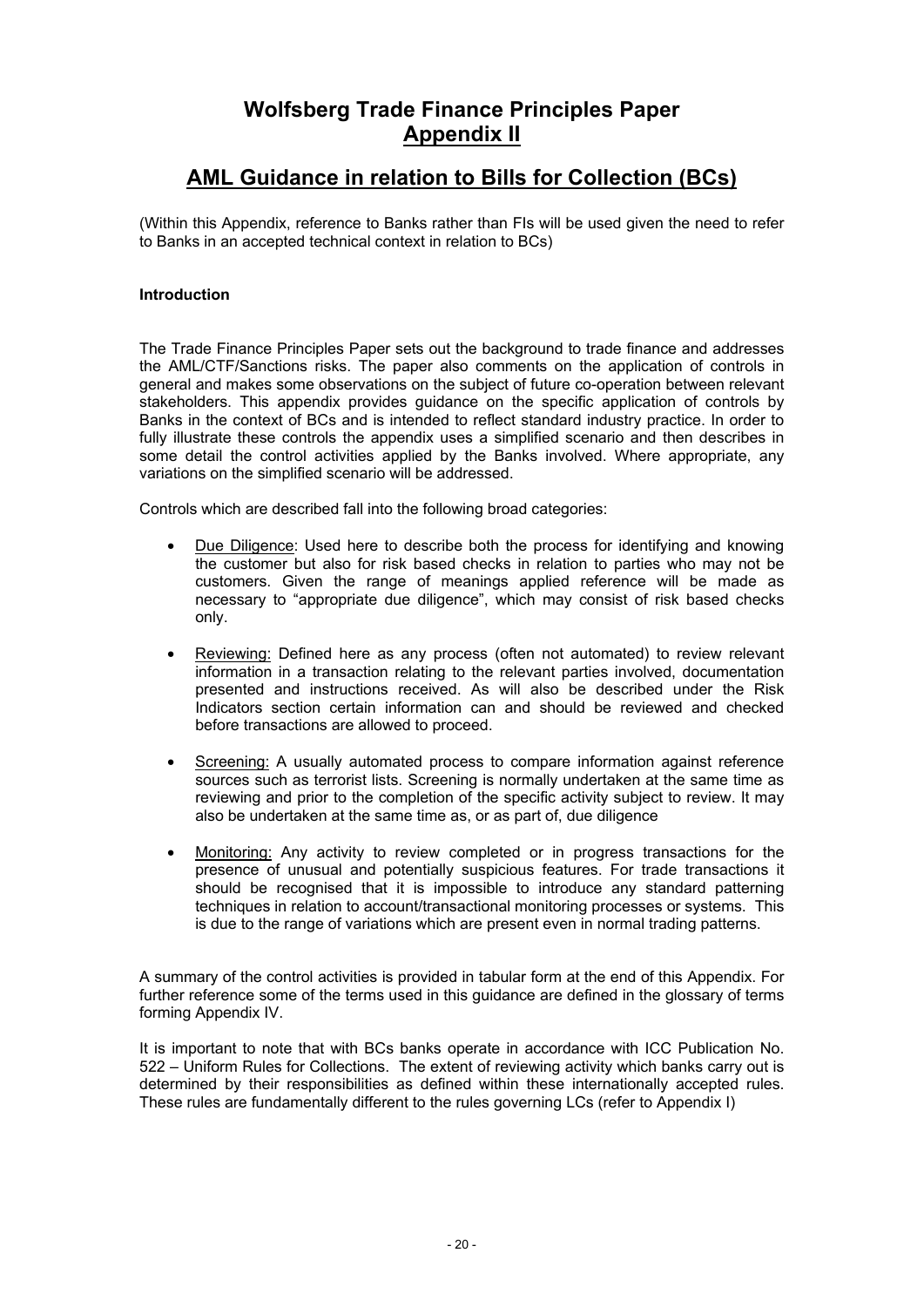# **Simplified scenario**

Party X is selling goods to Party Y. Party X is willing to ship the goods but does not want the documents which entitle Party Y to receive the goods to be released until Party Y has paid for them or given specified payment undertakings.

In this scenario it is assumed that Party  $X$  is the customer of Bank A and Party Y is the customer of Bank B.

Party X (the seller) instructs Bank A to collect payment in relation to documents drawn on Party Y (the buyer). Bank A selects (its correspondent bank or Party Y's nominated bank) Bank B to present documents for payment to Party Y locally in the other country. The delivery of documents to Party Y by Bank B is typically conditioned on:

- Payment (authorization to debit their account ) by Party Y to Bank B, or
- Acceptance/Issuance by Party Y of a financial document (drafts, promissory notes, cheques or other similar instruments used for obtaining money) agreeing to pay Party X at a specified future date or
- Other stipulated terms and conditions

The presentation terms (collection instruction) are determined by Party X and conveyed to Bank A, who in turn, provides the collection instruction to Bank B at the time of presentation of documents for collection. Unless otherwise specifically agreed, neither bank incurs any liability to make payment.

This guidance/appendix will describe various controls which could or may be applied by FIs in the context of the collection.

| Party X                                           | >> | Bank A           | >> | Bank B                                 | >> | Party Y                           |
|---------------------------------------------------|----|------------------|----|----------------------------------------|----|-----------------------------------|
| (Drawer)<br>(Principal)<br>(Exporter)<br>(Seller) |    | (Remitting bank) |    | (Collecting bank)<br>(Presenting bank) |    | (Drawee)<br>(Importer)<br>(Buver) |

A summary of the due diligence and reviewing activities (which are described in more detail later) is provided in the two flow charts which follow.

Due Diligence Overview



The banks will conduct due diligence which will normally follow the pattern described below

• Bank A will conduct due diligence on X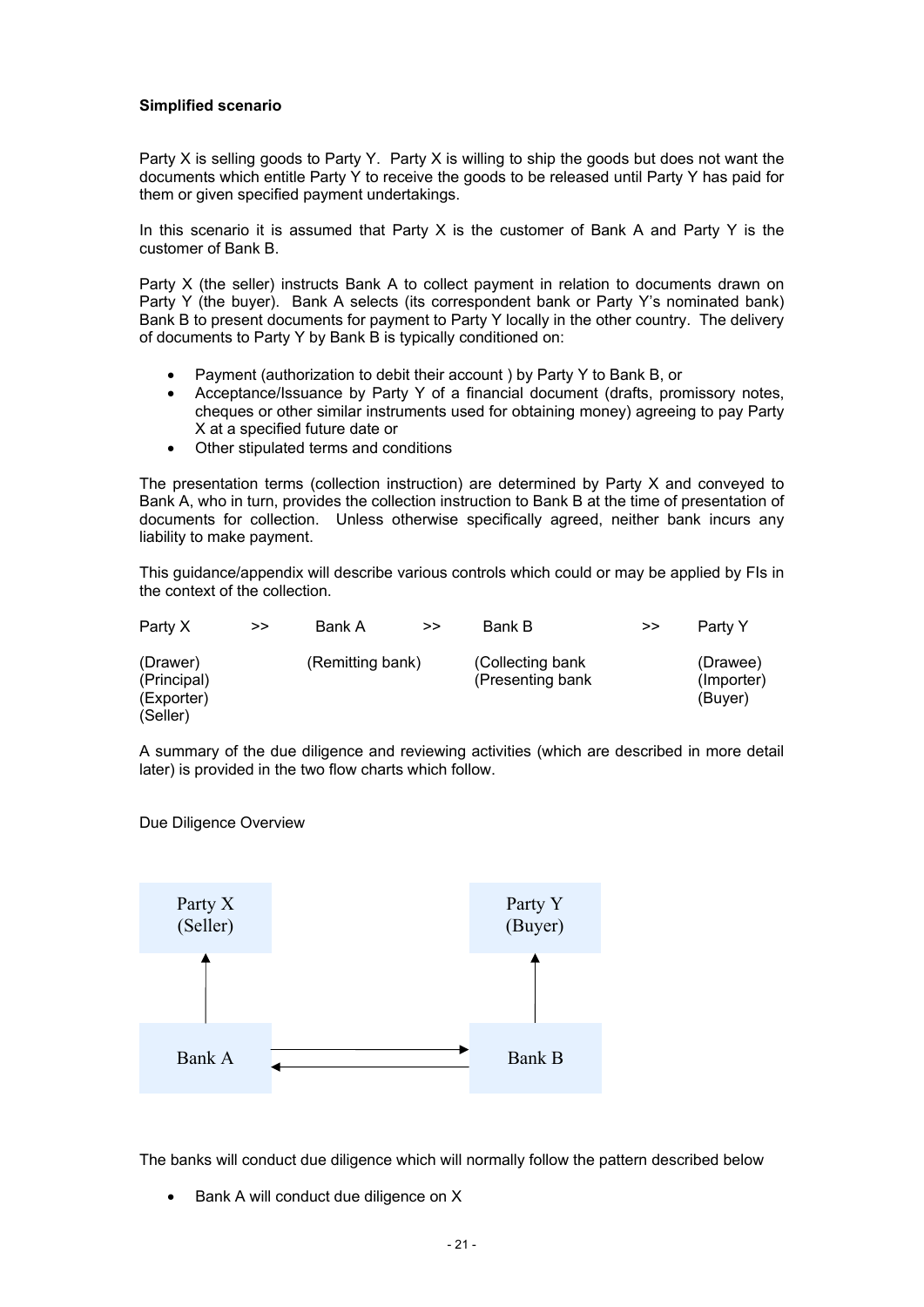- Bank A may conduct appropriate due diligence on Bank B
- Bank B may conduct appropriate due diligence on Bank A
- Bank B will conduct due diligence on Y

Reviewing activity overview



Once the BC is initiated the banks will then review the transaction in accordance with standard banking practice at various stages through to the eventual payment being made. This reviewing activity will normally follow the pattern described below

- Bank A will review the collection instruction from X
- Bank B will review the collection instruction received from Bank A
- Bank A and Bank B will review the payment (or other) instructions received.

#### **Controls undertaken by Bank A**

#### **Party X Due diligence**

Bank A should conduct appropriate due diligence (Identification, verification screening & KYC) on Party X (who is a Customer of Bank A) prior to acceptance and execution of the original instruction. This is likely to involve a series of standardised procedures for account opening within Bank A.

As the handling of BCs involves no direct financial responsibility for Bank A and does not involve Bank A necessarily in any lending to Party X the normal due diligence for opening an account will generally apply.

# **Enhanced Due Diligence**

An enhanced due diligence process should be automatically applied where party X falls into a higher risk category or where the nature of their trade as disclosed during the standard due diligence process suggests that enhanced due diligence would be prudent. The enhanced due diligence should be designed to understand the trade cycle and may involve establishing

- The countries where Party X trades
- The goods traded
- The type and nature of principal parties with whom Party X does business.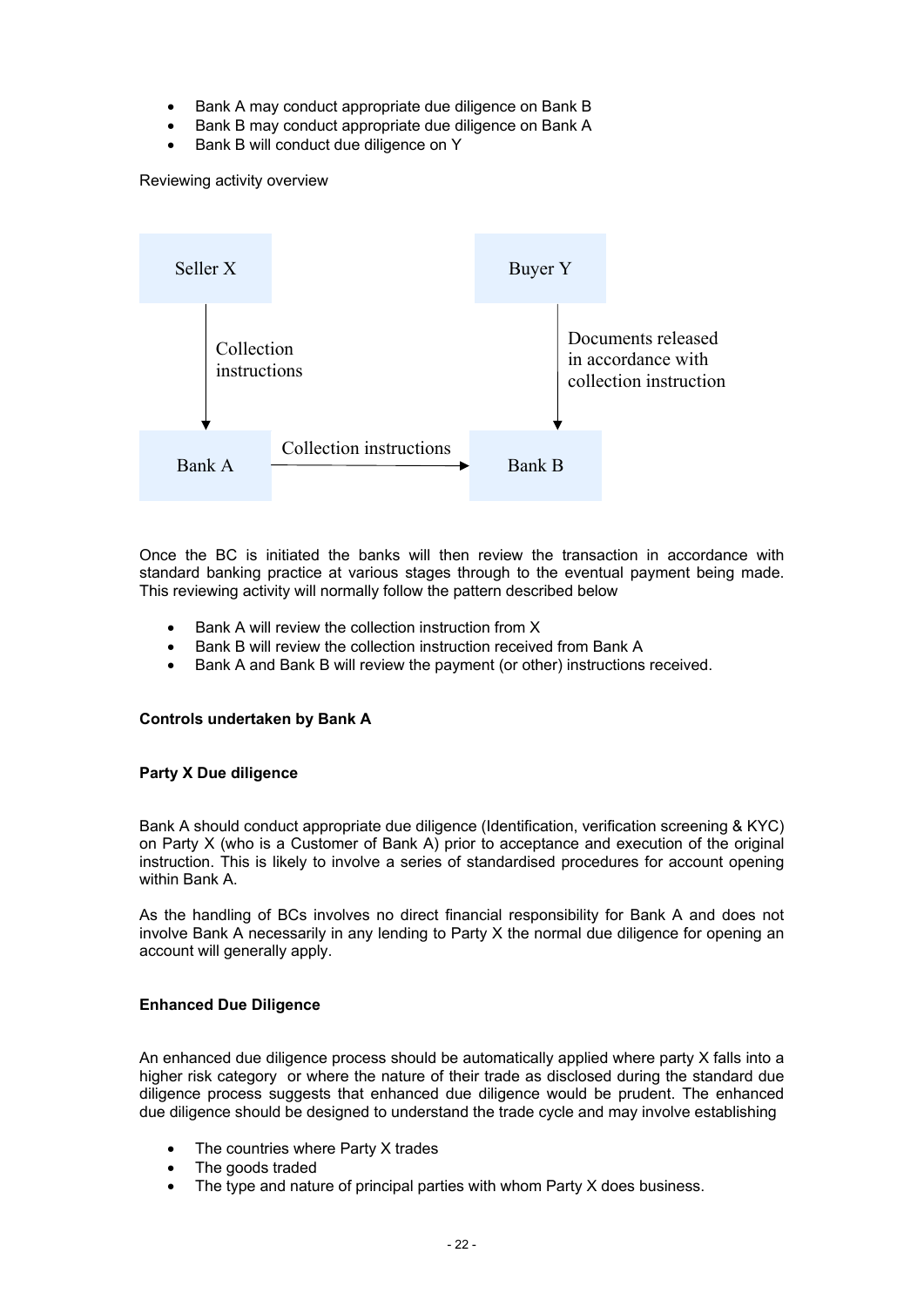The nature of business and the anticipated transactions as described and disclosed in the initial due diligence stage may not necessarily suggest a higher risk category but if this becomes apparent after transactions commence this may warrant additional due diligence.

## **Bank B -Due Diligence**

Bank A should undertake appropriate due diligence on Bank B. The due diligence may support an ongoing relationship with Bank B which will be subject to a relevant risk based review cycle. Due diligence on Bank B is not therefore required in relation to each subsequent transaction.

In other circumstances Bank B may neither have nor need to have a relationship with Bank A. Bank A will need to decide when sending the BC to Bank B whether it should undertake any checks in relation to Bank B or whether it should route the collection through another intermediate Bank with whom a relationship already exists.

See the Wolfsberg Correspondent Banking Standards for guidance with respect to the level of due diligence to be performed in relation to Bank B.

#### **Reviewing**

The level of reviewing activity may be limited to that described as standard below. .

#### **Standard**

Appropriate reviewing may be conducted by Bank A in relation to the BC instruction received from Party X which may take account of the following.

Sanctions & terrorist lists which may affect

- Any principal party as named target
- The country in which Bank B and Party Y is located
- The goods involved

#### Enhanced

Enhanced reviewing is likely to be applied only to transactions where there is a particular reason for closer examination or scrutiny, and which may then take account of the following

The countries which are rated as high risk for other reasons, as related to

- The countries where Bank B or Party Y are located
- Transit countries through which the goods will be shipped (only if visible on the collection instruction)

The goods described in the transaction to ensure that the nature of these goods does not appear inconsistent with what is known of Party X

Depending on the information arising from this screening process Bank A may need to

- Make further internal enquires as to the appropriate course of action
- Request more information from Party X before agreeing to proceed with the transaction
- Allow the transaction to proceed but make a record of the circumstances for review purposes
- Decline the transaction if enquiries do not provide reasonable explanations, and subject to circumstances and local legal requirements submit a suspicious activity report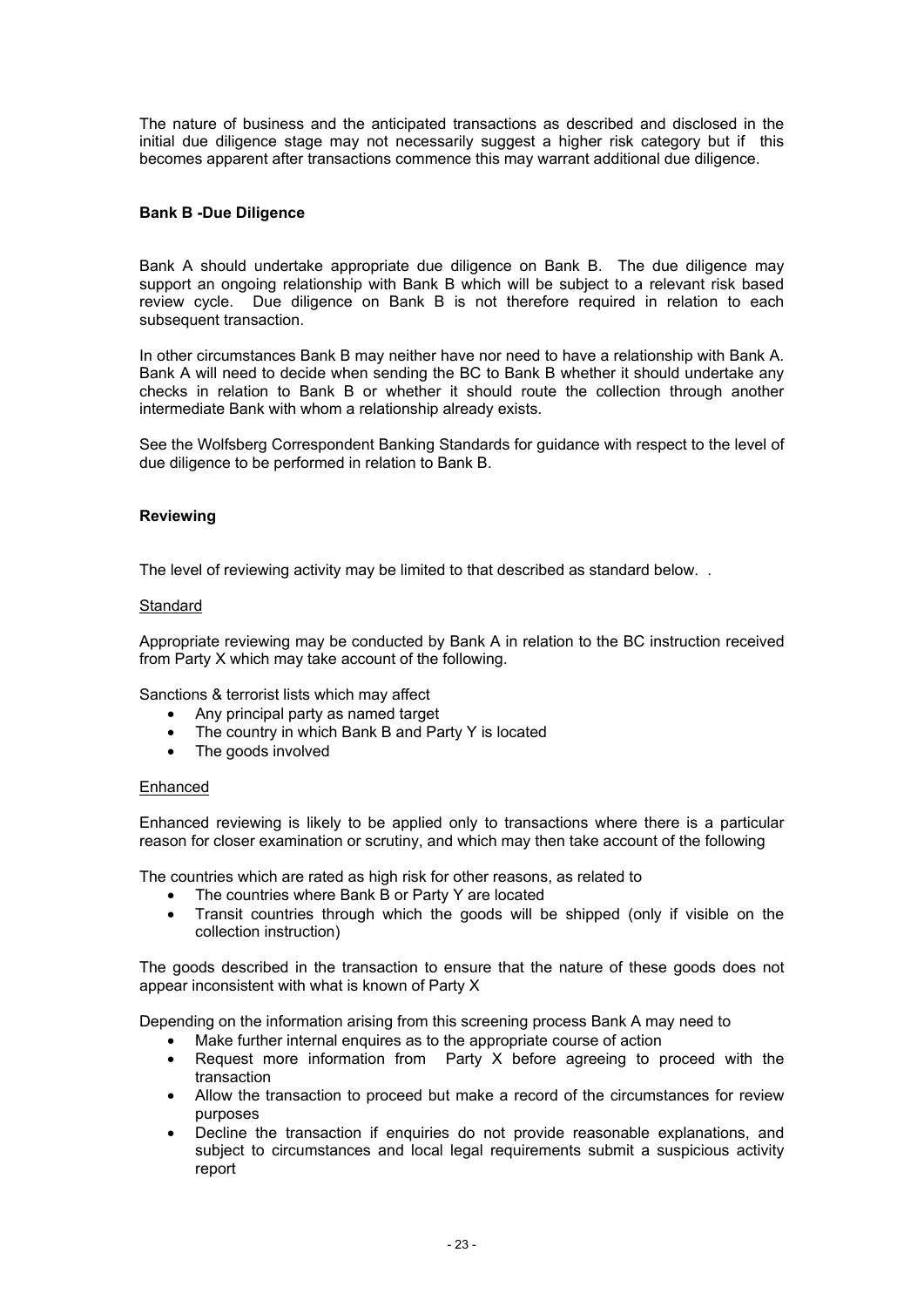# **Monitoring**

For Bank A the monitoring opportunities arise from

- The normal procedures for monitoring Party X's account and transactional activity.
- Party Xs activity observed from business as usual trade processing more generally.

## **Limitations faced by Bank A**

Since Bank A has no relationship with Party Y, any review of Party Y's name will likely be limited to sanctions screening. In handling the BC Bank A has no responsibility for making payment or for checking documents.

#### **Controls undertaken by Bank B**

#### **Due diligence**

#### Bank A Due Diligence

Bank B should undertake appropriate due diligence on Bank A. The due diligence may support an ongoing relationship with Bank A which will be subject to a relevant risk based review cycle. Due diligence on Bank A is not therefore required in relation to each subsequent transaction.

In other circumstances Bank B may neither have nor need to have a relationship with Bank A. Bank B will need to decide when receiving the BC from Bank A whether it should undertake any checks in relation to Bank A or whether it should consider requesting Bank A to route the BC through another intermediate Bank with whom a relationship already exists.

See the Wolfsberg Correspondent Banking Standards for guidance with respect to the level of due diligence to be performed in relation to Bank A.

#### Party Y due diligence

Bank B's normal due diligence on Party Y will apply.

#### **Enhanced Due diligence**

An enhanced due diligence process should be automatically applied where Party Y falls into a higher risk category or where the nature of their trade as disclosed during the standard due diligence process suggests that enhanced due diligence would be prudent. The enhanced due diligence should be designed to understand the trade cycle and may involve establishing

- The countries where Party Y trades
- The goods that are normally traded
- The type and nature of parties with whom Party Y does business.

The nature of business and the anticipated transactions as described and disclosed in the initial due diligence stage may not necessarily suggest a higher risk category but, if it becomes apparent after transactions commence, this may warrant additional due diligence.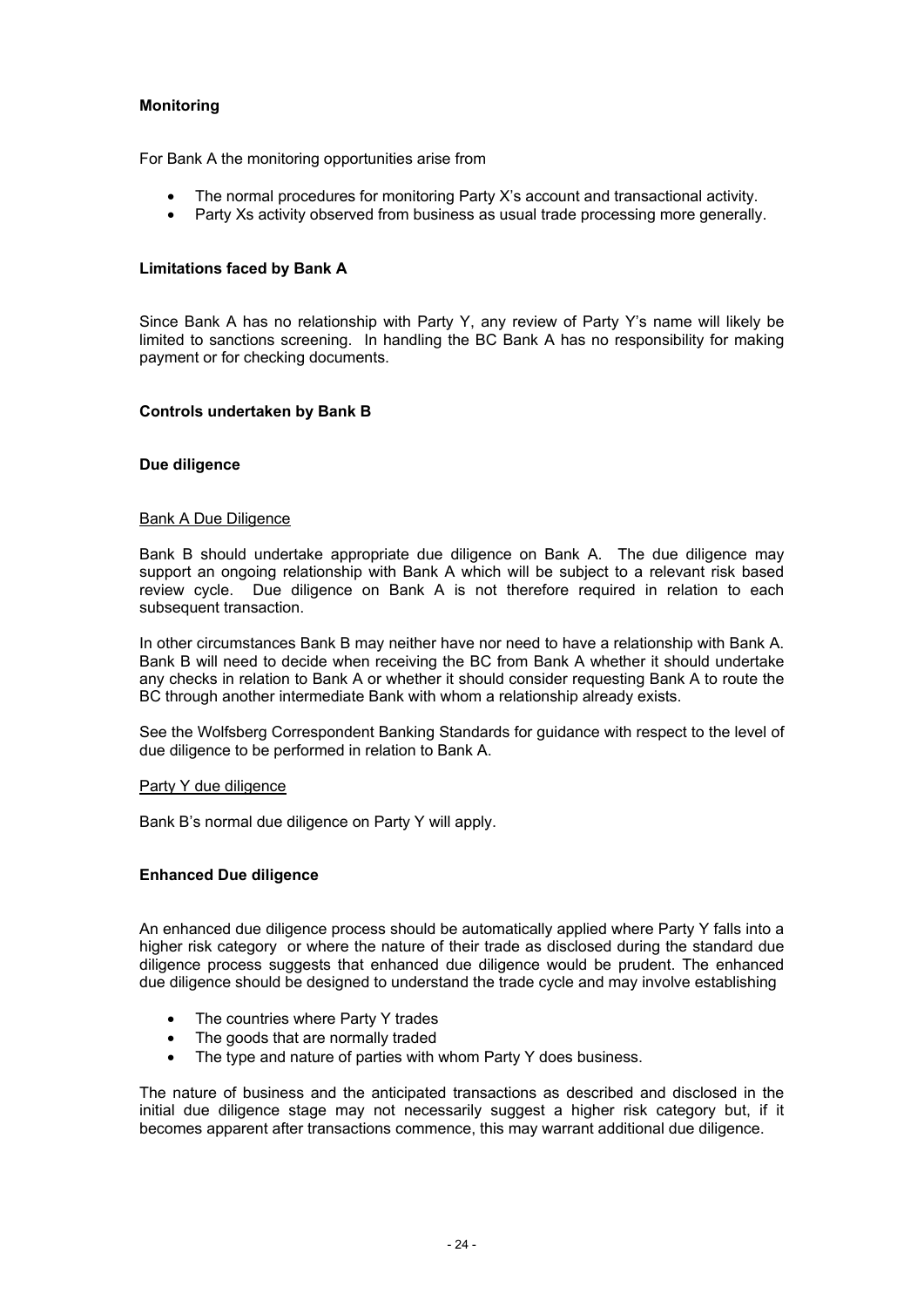# **Reviewing**

Reviewing should take place upon receiving the BC from Bank A.

The level of reviewing may be limited to that described as standard.

#### **Standard**

Appropriate screening should be conducted by Bank B in relation to the BC when received from Bank A which may take account of the following

Sanctions & terrorist lists, which may affect

- Any principal party as a named target
- The country in which Bank A and Party X is located
- The goods involved

#### Enhanced

Enhanced reviewing is only likely to be applied to transactions where there is a particular reason for closer examination or scrutiny and which may then take account of the following.

The countries which are rated as high risk for other reasons, as related to

- The countries where Bank A or Party X are located
- Transit countries through which the goods will be shipped (only if visible on the collection instruction

The goods described in the transaction to ensure that the nature and value of these appear to make sense.

Depending on the information arising from this process Bank B may need to

- Make further internal enquires as to the appropriate course of action
- Request more information from Bank A before agreeing to proceed with the transaction (after having regard to internal guidance received)
- Allow the transaction to proceed but make a record of the circumstances for monitoring purposes

# **Monitoring**

For Bank B the monitoring opportunities arise from

- The normal procedures for monitoring the account and payment activity of Party Y.
- Patterns of activity observed from business as usual trade processing more generally

#### **Limitations faced by Bank B**

Bank B is not the originator of the transaction but is requested to act on instructions received by Bank A (although it is not obliged to do so). In accordance with established practice for handling BCs, Bank B will have limited time in which to act upon such instructions. In handling the BC Bank B's role for the due diligence on Party X is limited to reviewing of Party X's name against sanctions and terrorist lists.

#### **Risk Indicators Pre and Post Event**

In handling BCs banks do not incur independent undertakings. The terms of the BC simply set out the basis on which the seller's documents will be passed on to the buyer. These terms do not set out the information which is required to appear in the seller's documents nor the underlying transportation terms involved. A Bank's position with regard to checking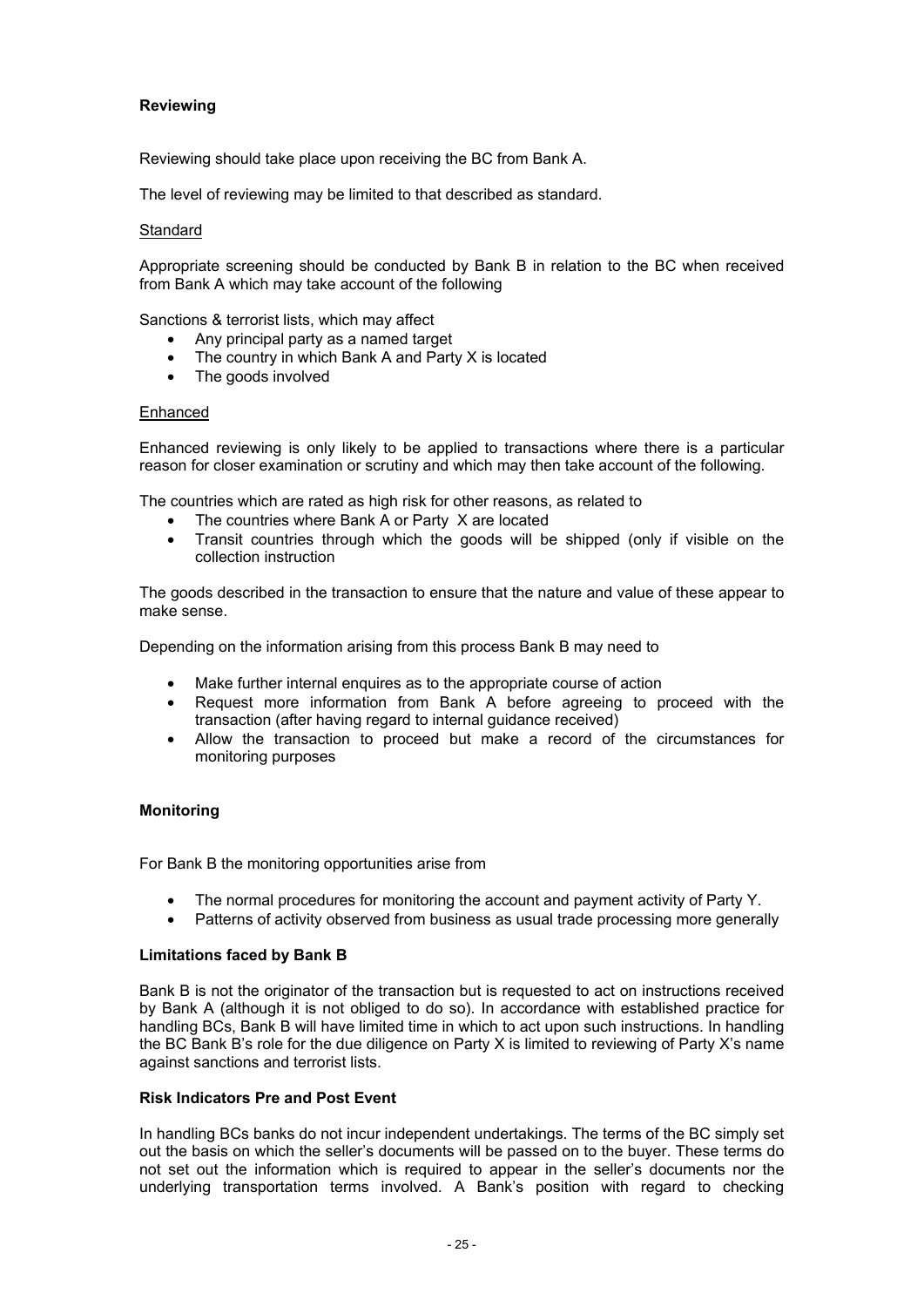documents is therefore fundamentally different to the position with LCs. A detailed examination of documents attached to a BC is consequently unlikely to be productive due to the absence of any specified terms and conditions against which to check them.

Since the full execution of each BC transaction is a fragmented process involving a number of parties, each with varying degrees of information about the transaction, it is extremely rare for any one Bank to have the opportunity to review an overall trade financing process in complete detail given the premise of the trade business that banks deal only in documents. Furthermore it is relevant to note that

- Different Banks have varying degrees of systems capabilities which will lead to industry wide differences in their reviewing abilities
- Commercial practices and industry standards determine finite timescales in which to act.
- In determining whether transactions are suspicious due to over or under invoicing (or any other circumstances where there is misrepresentation of value) it needs to be understood that Banks are not required to check the underlying documents presented with BCs.

For Banks involved in processing BCs, the knowledge and experience of their trade staff is a line of defence against criminal abuses of these products and services but reviewing trade instructions and, where applicable, the documentation, is a highly manual process

Potentially there are a large number of risk indicators. Against this background it is important to distinguish between

- 1 Information which must be validated before transactions are allowed to proceed or complete and which may prevent such completion (e.g. a terrorist name, UN sanctioned entity).
- 2 Information which ought to be used in post event analysis as part of the investigation and suspicious activity reporting process

Appended below is a list of the some of the indicators which might become visible in the handling of the BC. We are not showing here the wider range of indicators which might apply generally across the customer / bank relationship. It is also important to note that many of the risk indicators will only become apparent after the transaction has taken place and will only be known to law enforcement or financial investigation units as part of their formal investigation processes. The majority of risk indicators fall into this category and in isolation these will have limited use.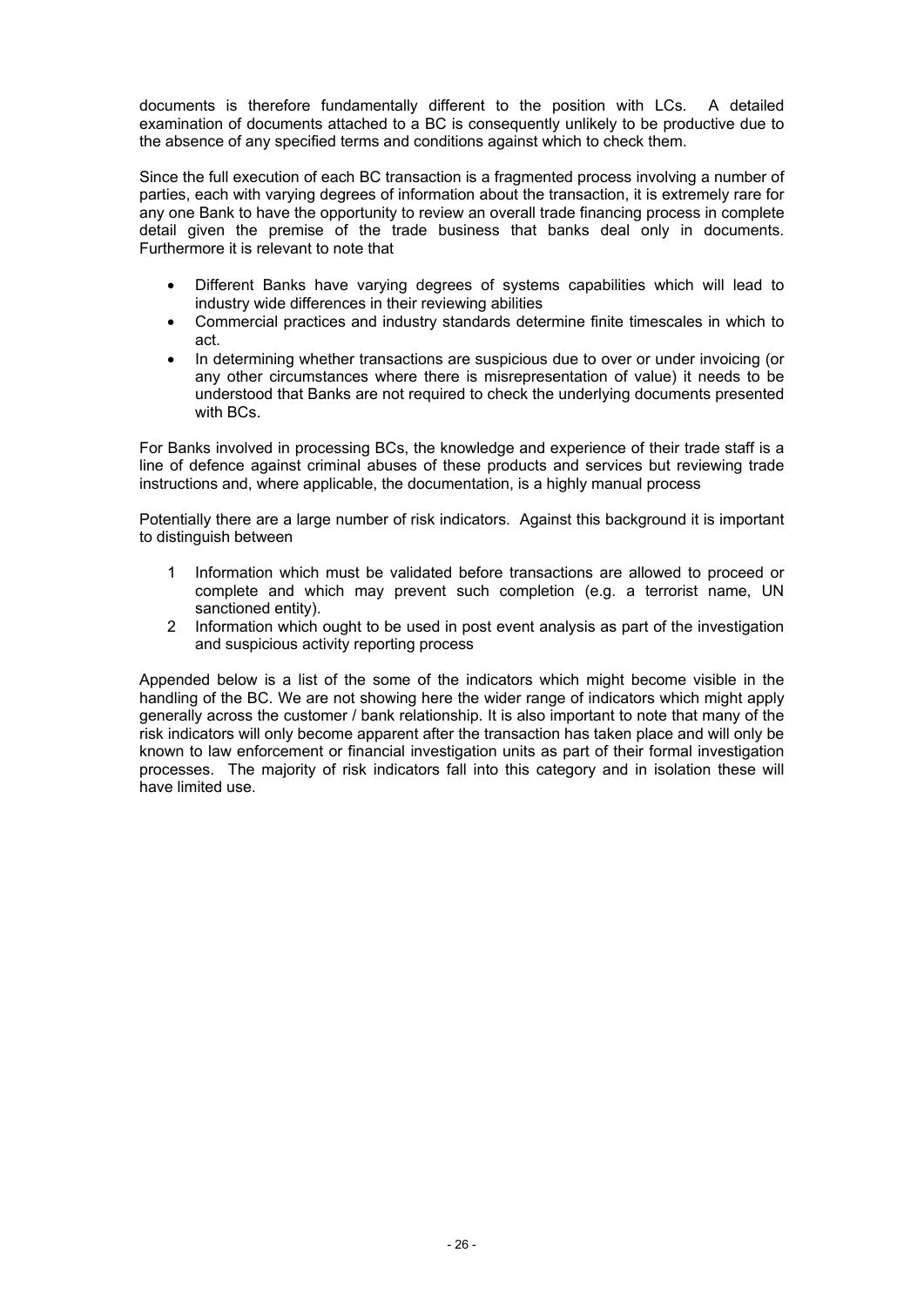# **Some Risk Indicators**

| <b>WHAT</b>                                                                                                                                                   | <b>WHEN</b>             |
|---------------------------------------------------------------------------------------------------------------------------------------------------------------|-------------------------|
| Activity or information connected with the BC                                                                                                                 | Pre or post transaction |
| Goods<br>• Applicable export or import controls may not be<br>complied with                                                                                   | <b>PRE</b>              |
| Goods<br>Manifest anomalies value v quantity (to the extent<br>reviewed and to the extent apparent)<br>• Manifestly out of line with customers known business | PRE or POST             |
| Countries/principal parties<br>• On the Sanctions/terrorist list                                                                                              | <b>PRE</b>              |
| Countries<br>• On the Bank's high risk list<br>• Any attempt to disguise/circumvent countries<br>involved in the actual trade                                 | PRE or POST             |
| Payment instructions<br>• Illogical<br>• Last minute changes                                                                                                  | PRE or POST             |
| Repayment arrangements<br>• Third parties are funding or part funding the<br>collection                                                                       | PRE or POST             |
| Counterparties<br>• Connected drawer/drawee, where obvious                                                                                                    | PRE or POST             |
| Anomalies in instructions<br>• Unexplained third parties<br>• Absence of transport documents                                                                  | PRE or POST             |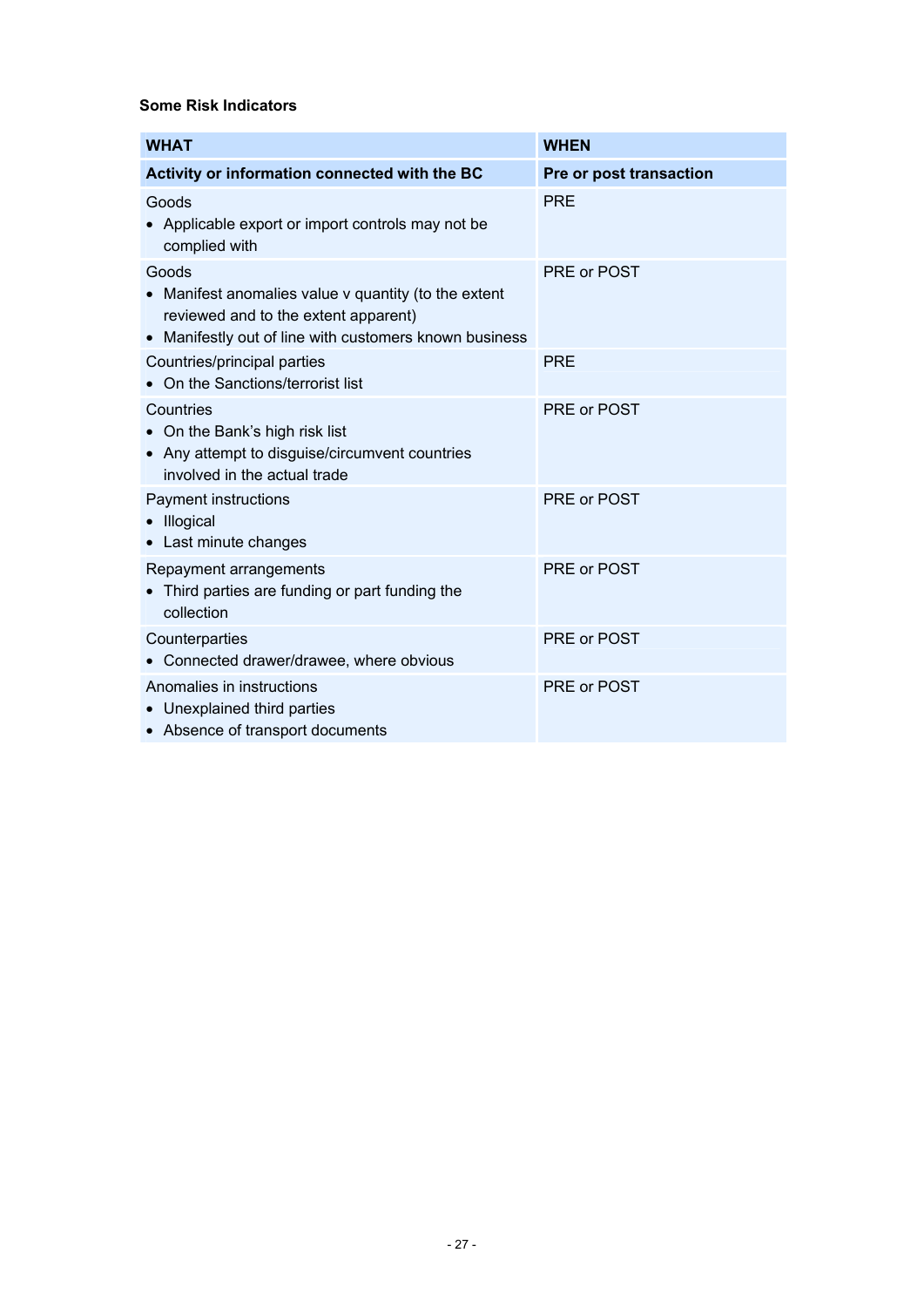| <b>TRANSACTION</b><br><b>STAGE</b>                | <b>WHO/WHAT IS</b><br><b>SCREENED</b>                                             | <b>AGAINST WHAT</b>                                                                                                                                                                                                     | <b>BY</b><br><b>WHOM</b> |
|---------------------------------------------------|-----------------------------------------------------------------------------------|-------------------------------------------------------------------------------------------------------------------------------------------------------------------------------------------------------------------------|--------------------------|
| Account opening<br>party Party X                  | • Party $X$                                                                       | Appropriate due diligence                                                                                                                                                                                               | Bank A                   |
| <b>BC</b> instruction<br>from Party X             | • Party $X$<br>Party Y<br>Countries<br>Goods type<br>$\bullet$                    | Appropriate due diligence,<br>sanctions and terrorist lists<br>Sanctions and terrorist lists<br>Sanctions and terrorist lists<br>Local applicable restrictions                                                          | Bank A                   |
| <b>BC</b> instruction<br>from Bank A to Bank<br>B | Bank A<br>Party X<br>$\bullet$<br>Party Y<br>$\bullet$<br>Countries<br>Goods type | Appropriate due diligence,<br>sanctions and terrorist lists<br>Sanctions and terrorist lists<br>Appropriate due diligence,<br>sanctions and terrorist lists<br>Sanctions and terrorist lists<br>Applicable restrictions | Bank B                   |
| BC presented by<br>Bank B to Party Y              | Party Y                                                                           | Appropriate due diligence<br>records                                                                                                                                                                                    | <b>Bank B</b>            |
| Payment by<br>Party Y to Bank B                   | Names on the<br>payment instruction                                               | Sanctions and terrorist lists                                                                                                                                                                                           | <b>Bank B</b>            |
| Payment by<br>Bank B to Bank A                    | Names on the<br>payment instruction                                               | Sanctions and terrorist lists                                                                                                                                                                                           | <b>Bank B</b>            |
| Payment by<br>Bank A to Party X                   | Names on the<br>$\bullet$<br>payment instruction                                  | Sanctions and terrorist lists                                                                                                                                                                                           | Bank A                   |

# **Summary of key controls described in this guidance on BCs**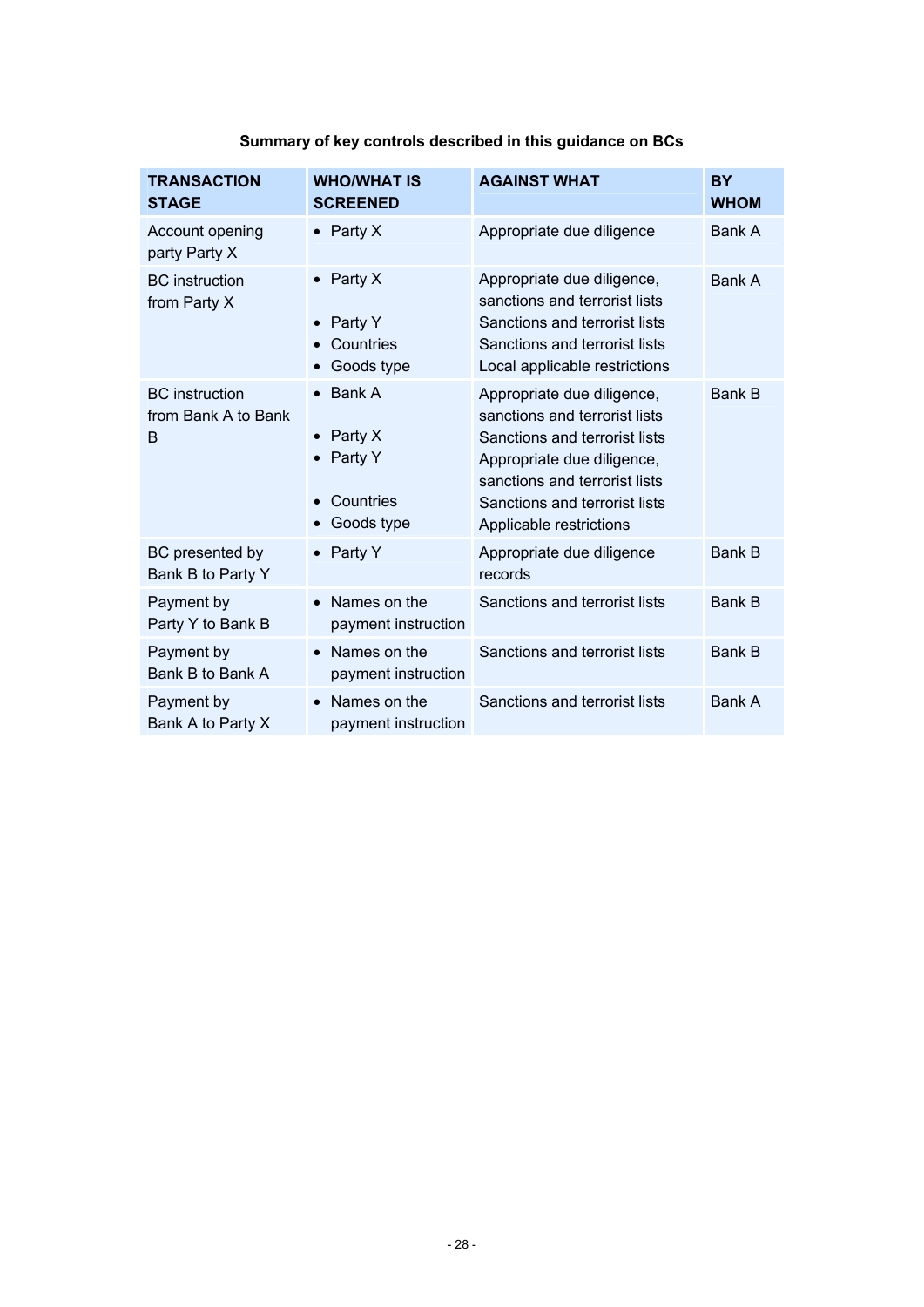# **Wolfsberg Trade Finance Principles Paper Appendix III**

# **Guidance in relation to Sanctions, including Non Proliferation, Weapons of Mass Destruction and Dual Use Goods (NP WMD)**

(Within this Appendix, reference to Banks rather than FIs will be used in order to achieve consistency with the preceding Appendices I and II).

#### **Introduction**

The Trade Finance Principles Paper sets out as one of its objectives the provision of some guidance on this difficult subject. The preceding Appendices I and II dealing with LCs and BCs set out the extent to which Banks already address the problems posed by sanctions, named terrorists and applicable export controls, where known, in the context of all the activities they undertake.

Sanctions exist in various forms both nationally and internationally. Some of these directly concern NPWMD.

This appendix highlights the control mechanisms considered most relevant to Banks and should be read in conjunction with the guidance on money laundering and terrorist financing (AML) risks within the principles paper and the other appendices.

The FATF Proliferation Report (June 2008) is a significant reference source. It identifies the important role of a number of stakeholders and acknowledges the difficulties which Banks face in detecting proliferation financing.

#### **Customer Due Diligence**

It is not proposed to repeat the detail here, but clearly the due diligence process in relation to customers represents an important control and is one which is expected to be enhanced where higher risk circumstances are recognised

#### **Name Screening**

The application of AML controls provides a good foundation for sanctions controls. Banks generally have in place screening systems or processes which are designed to match the name related data which they process against relevant (so called "bad guy") lists. This process can be applied to ensure that an LC or BC does not

- involve as a principal party a target name appearing on UN or applicable regional or local sanctions lists
- result in a payment to such a target

In order to achieve this Banks need to refer to relevant external sources or subscribe to information providers. Clearly the effectiveness of this control is dependent upon the accuracy, quality and usability of the source lists which contain the details of target names. A very substantial practical issue already faced by banks is the volume of false hits which can occur in their payment systems as a result of automated screening. A false hit is where a partial or unconfirmed match occurs between the Bank data and the data in the bad guy list. A partial match will occur where target names have similar or common elements with non targets. An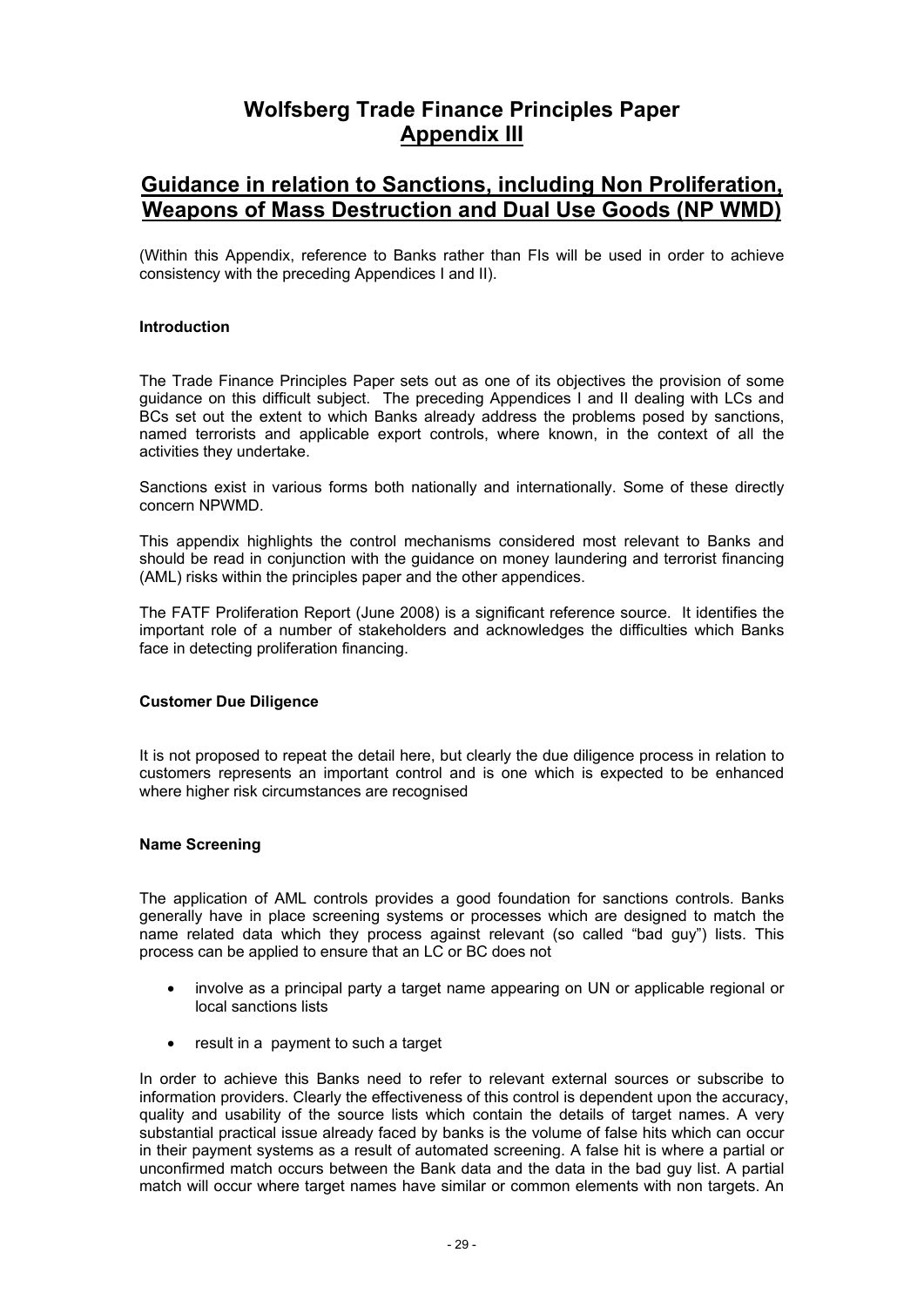unconfirmed match would occur if the names match, but investigation confirms that the underlying identities are not the same.

#### **Activity based financial sanctions**

Where the target of the relevant sanctions is not specifically identified by name this makes any effective screening of a transaction by banks exceptionally difficult, whether automated or manual processes are used.

Banks should of course be aware of UN resolutions in relation to the proliferation of nuclear weapons, WMD, Dual Use Goods and of relevant local legislation which translates these into national laws or regulations.

Guidance on this is also issued by FATF and in regions where an export licensing control regime is in place by the relevant authorities. Other programmes address the more conventional threat from missiles, chemical weapons and related activity.

Available sources include the following:

• The Wassenaar Arrangement which has been established in order to contribute to regional and international security and stability, by promoting transparency and greater responsibility in transfers of conventional arms and dual-use goods and technologies

http://www.wassenaar.org/controllists/index.html

UN Security Council Resolution 1737 (2006) [http://www.un.org/Docs/sc/unsc\\_resolutions06.htm](http://www.un.org/Docs/sc/unsc_resolutions06.htm)

and the supporting documents referred to therein. <http://www.iaea.org/DataCenter/index.html>

• FATF Guidance regarding the implementation of financial provisions of UNSCRs to counter the proliferation of WMDs (June 2007)

FATF Guidance regarding the implementation of activity-based financial provisions of UNSCR 1737 (October 2007)

FATF report on Proliferation Financing (June 2008)

http://www.fatf-gafi.org/

Banks should to the extent possible use the available information in relation to parties giving them instructions, goods and the countries involved. It should however be recognised that any practical application of this information may be severely limited.

#### **Limitations**

The challenge, particularly in relation to activity based financial sanctions is considerable. The following points are particularly relevant.

- Payments made through banks in support of open account trade (which accounts for some 80% of all international trade) can only be screened by reference to the disclosed name data.
- The successful facilitation of international trade through LCs and BCs relies on the adherence to recognised international banking standards applicable to these products.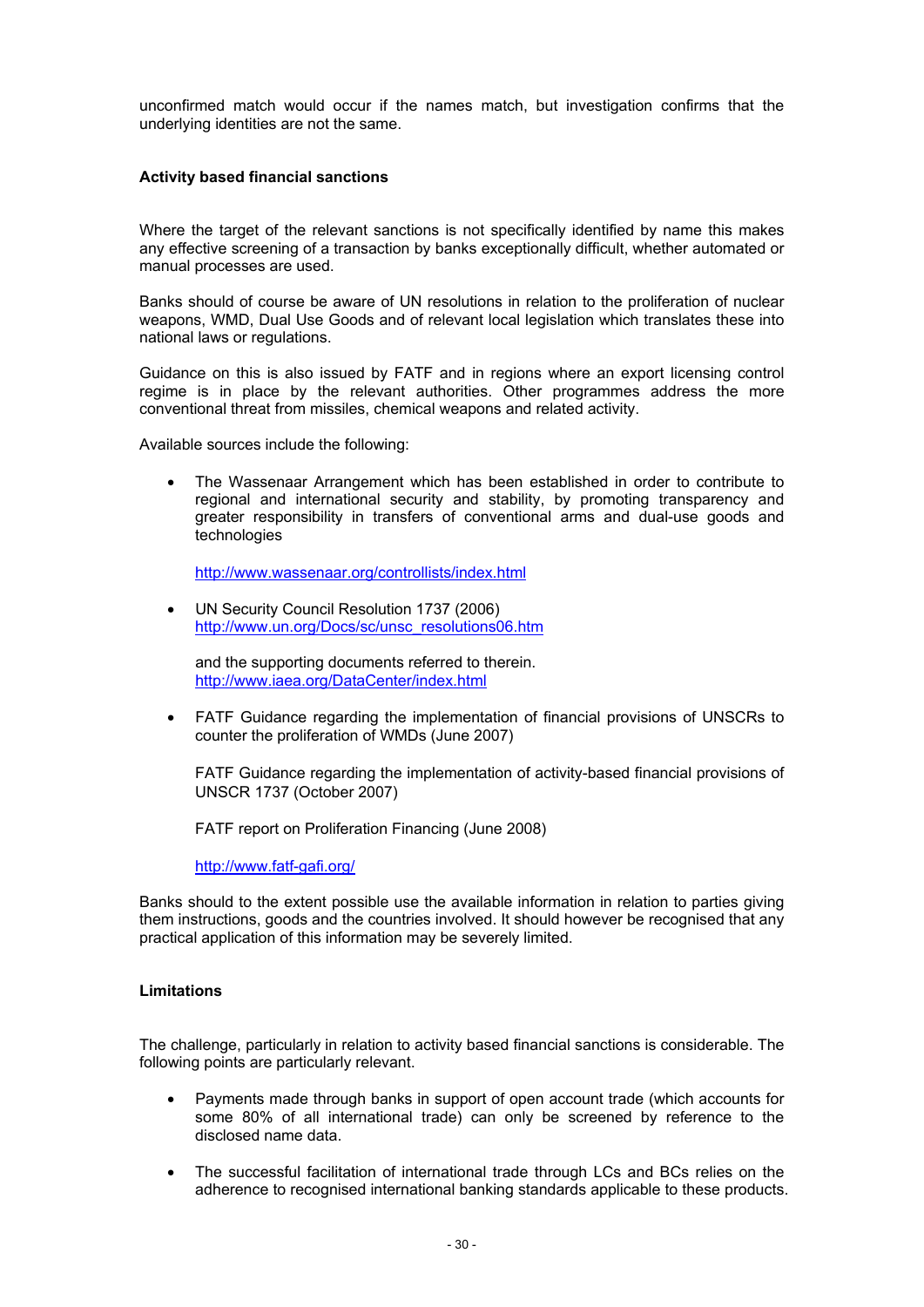Following the initial customer due diligence and once an LC has been issued or a BC despatched the remaining activities conducted by the participating banks need to be completed within certain timescales.

- Information or details within the documentation presented to Banks may be insufficient to disclose the exact nature of the transaction.
- When handling BC s in particular a detailed examination of documents accompanying the BC is not possible. This is fundamentally different from the position under LCs (Refer to appendix (ii))
- Interpretation of "dual use" requires a degree of technical knowledge that L/C document checkers cannot be expected to possess. In addition, goods descriptions may appear in the documents using a wording which does not allow the identification of such goods as "dual use".
- Regardless of the details in the information sources, without the necessary technical qualifications and knowledge across a wide range of products and goods the ability of a bank to understand the varying applications of dual use goods will be virtually impossible. It would be impracticable for Banks to employ departments of specialists for this purpose as in doing so they would need to replicate comprehensive scientific research facilities.
- Countries known to be involved directly may be named in sanctions but countries which are technology producers or are "diversion risk" countries used for the transit or re export of goods may well not appear on any warning lists.

## **Conclusion**

As explained in section 6 of the Principles Paper, banks are only one of the relevant stakeholders. Whilst Banks are a primary conduit for the movement of funds substantial participation from other key stakeholders is required in order to provide an effective deterrence effort and to aid the detection/s discovery of the relevant targets in this area.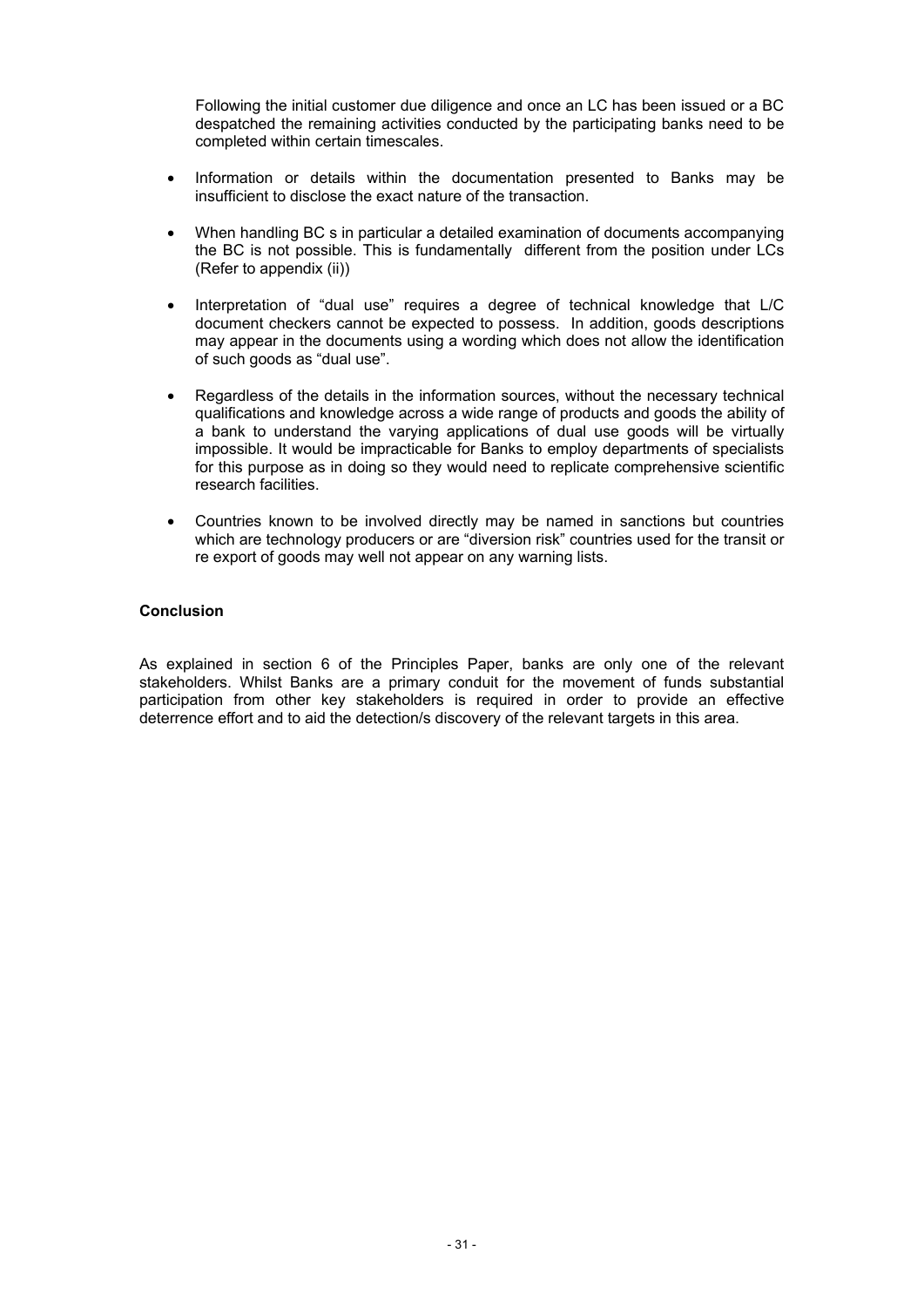# **Wolfsberg Trade Finance Principles Paper Appendix IV**

# **Glossary of selected terms used generally in Trade Finance and in this Wolfsberg Trade Finance Principles Paper and Appendices**

**Acceptance:** The act of giving a written undertaking on the face of a usance bill of exchange to pay a stated sum on the maturity date indicated on the bill of exchange. If an acceptance is created by a Bank, it is known as a Bankers Acceptance. If it is accepted by a corporate entity it is know as a trade acceptance. In BCs, documents of title to shipped goods are typically exchanged for a usance bill of exchange that has been accepted by the drawee (trade acceptance) when documents are sent using Documents against Acceptance (D/A) terms.

**Advising:** Act of conveying the terms and conditions of an LC to the beneficiary. The advising bank is the correspondent of the issuing bank, usually located in the beneficiary country. Advising also involves authentication i.e. advising bank should take reasonable care to check the apparent authenticity of the LC and in the event it cannot determine the apparent authenticity of the LC it must so notify the issuing bank and if it nonetheless elects to advice the LC to the beneficiary, it must also inform the beneficiary.

**Amendment:** Alteration to the terms of an LC; amendments must stem from the applicant, be issued by the issuing bank and advised to the beneficiary. The beneficiary has the right to refuse an amendment if the LC is irrevocable.

**Applicant:** One who applies to his bank to issue an LC. In the majority of LCs issued, the applicant is an importer of goods.

**Back-to-Back Credit:** An LC issued against the security of another LC (master credit) on the understanding that reimbursement will stem from documents eventually presented under the first credit (master credit) issued. It follows therefore that each side of a Back to Back transaction covers the shipment of the same goods although price differentials in the goods will exist since this is usually where the beneficiary of the Master credit makes a profit.

**Beneficiary:** A payee or recipient, usually of money. A party in whose favour an LCs established. In an LC the beneficiary is usually the exporter of the goods covered by LC.

**Bill for Collection (BC):** Documents (including a Bill of Exchange or draft) submitted through a bank for collection of payment from the drawee, also known as Documentary Collection.

**Bill of Exchange:** A written unconditional order to pay, addressed by one party (the drawee) to another, signed by the party giving it (the drawer), requiring the drawee to pay the drawer a specified sum of money, on demand or at fixed or determinable future time.

**Clean**: Used to describe a payment which is handled without the presence of or reference to any of the underlying commercial documents.

**Collecting Bank**: In BCs it is the Bank in the drawee country that is instructed to collect payment from the drawee.

**Collection Order:** Form submitted, with documents, to the remitting/negotiating bank by an exporter with his instructions. Also known as Collection Instruction

**Confirming:** Act of a bank other than the issuing bank assuming the liability for payment, acceptance or negotiation of correctly presented documents under an LC.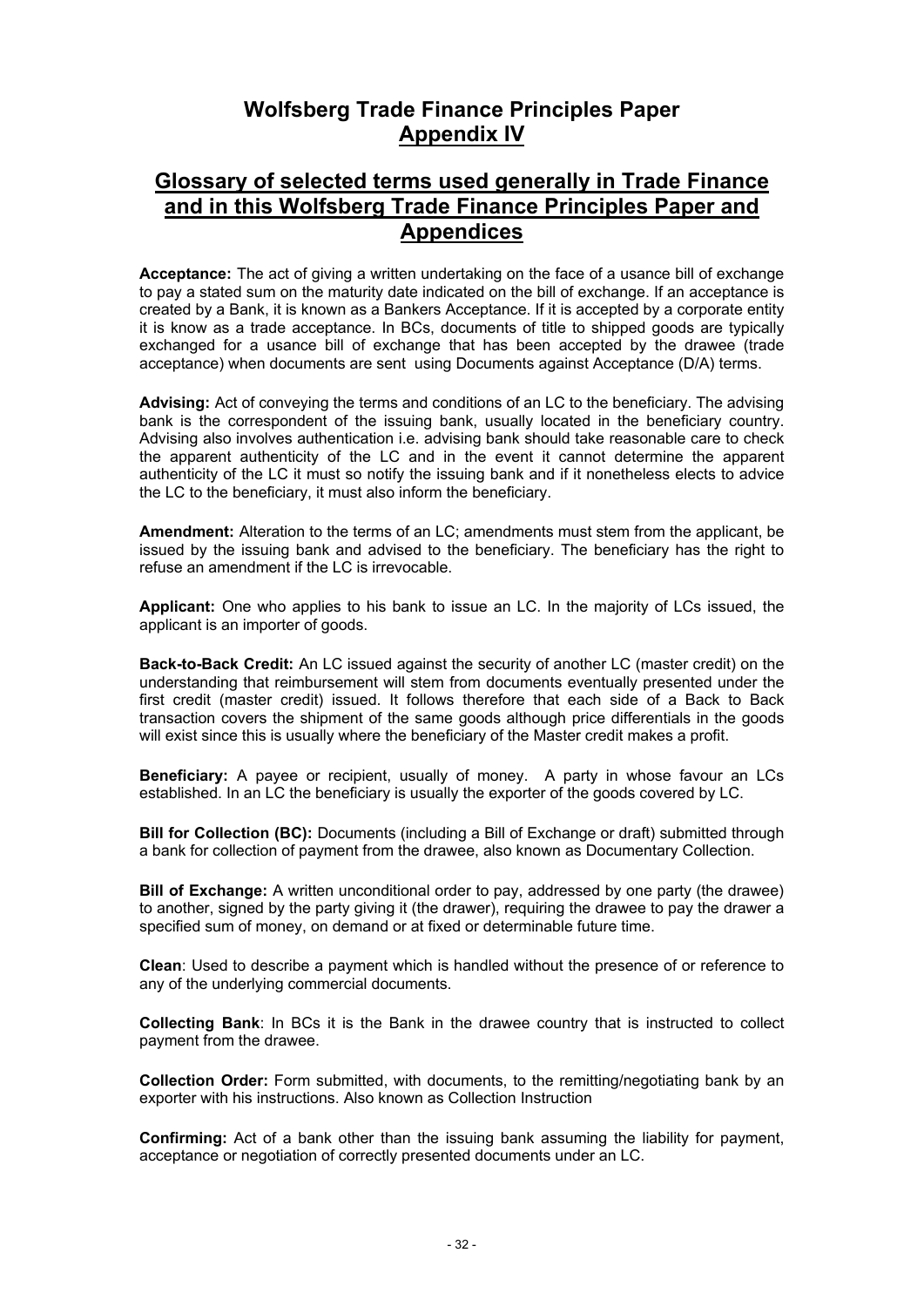**Contingent Liability:** A liability that arises only under specified conditions, e.g. when a bank opens an LC it incurs an obligation to make a future payment on condition that a conforming demand for payment is made under such LC by the beneficiary.

**Credit:** Where a bank lends money or assumes a contingent liability. (i.e. credit facilities or the granting of credit approval).

**Discounting:** Act of purchasing or prepaying an accepted usance bill of exchange or documents presented under an LC.

**Discrepancy:** Any deviation from the terms and conditions of an LC, or from international standard banking practice or any applicable ICC rules existing in the documents presented thereunder, or any inconsistency between the documents themselves.

**Documentary Collection:** See Bill for Collection (BC)

**Documentary Credit (DC):** An undertaking by a bank to make payment, often abbreviated as "credit". More precisely, it is a written undertaking by a bank (issuing bank) given to the seller (beneficiary) at the request of the buyer (applicant) to pay a stated sum of money against presentation of documents complying with the terms of the credit within a set time limit. The term Documentary Credit includes both Commercial and Standby letters of credit.

**Documents Against Acceptance (D/A):** Instruction used in BCas Documentary Collections for commercial documents to be released to the drawee in exchange for the drawee's acceptance of the Bill of Exchange.

**Documents Against Payment (D/P):** Instruction used in BCs for documents to be released to the drawee in exchange for payment.

**Draft or Bill of Exchange:** A financial document evidencing a demand for payment of a stated sum of money that is issued by an exporter (the drawer) and submitted to his bank for collection from the drawee, Under an LC this document is usually submitted along with shipping documents.

**Drawee:** The party from whom payment is expected. In BCs the drawee is usually the buyer, in LCs; the drawee is typically the issuing or confirming bank.

**Drawer:** The party who is demanding payment; in Documentary Collections and Commercial Letters of Credit, the drawer is typically the seller of the goods.

**Due Date**: Maturity date for payment.

**International Chamber of Commerce (ICC):** The international body which promotes and facilitates world trade, and which codifies world trade practices in various publications.

**Issuing Bank:** The bank that opens an LC at the request of its customer, the applicant.

**Letter of Credit (LC):** Common parlance term See Documentary Credit

**Negotiation:** The purchase by a nominated bank of drafts (drawn on a bank other than the nominated bank) or documents under a complying presentation under an LC by advancing or agreeing to advance funds to the beneficiary on or before the banking day on which reimbursement is due to the nominated bank.

**Opener:** See Applicant.

**Opening Bank**: See Issuing Bank.